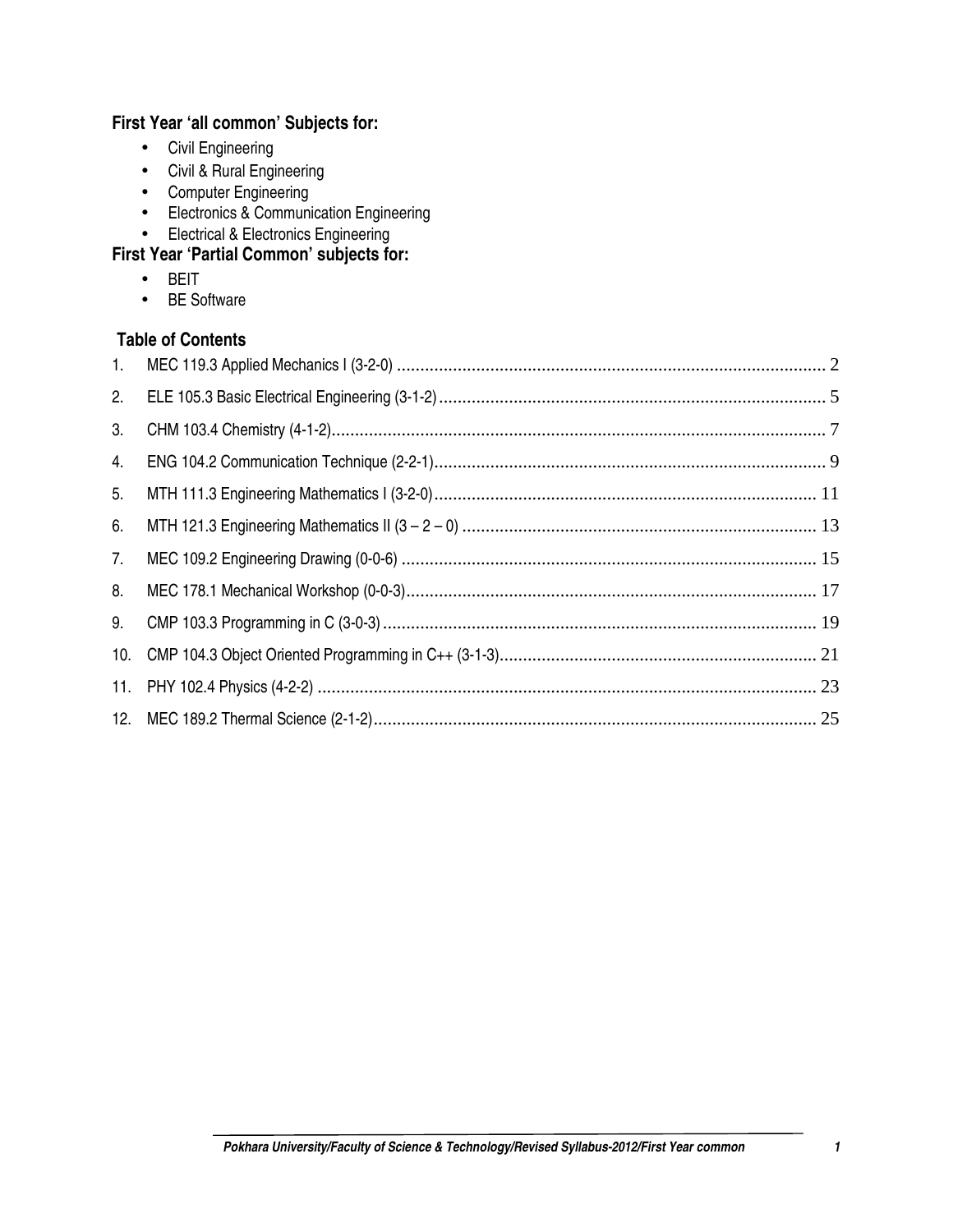# **1. MEC 119.3 Applied Mechanics I (3-2-0)**

# **Evaluation:**

# **Course Objectives:**

This course has been developed to provide the basic knowledge of engineering mechanics to the students of engineering so that it would be beneficial to understand structural engineering. The knowledge of mechanics can utilized in wide range of engineering applications using Newton's laws of motion and mechanical equilibrium of different force system. This course shall be considered as a basic for all branches of Engineering of Pokhara University in first year of undergraduate program.

Sessional | 50 - 50 - 50 <sup>-</sup> 50 Final | 50 | 50 | 50 Total | 100 | - 100 | 100

Theory Practical Total

# **Course Contents:**

- **1. Introduction (2 hrs)** 
	- 1.1 Definition and scope of Applied Mechanics
	- 1.2 Concept of Statics and Dynamics
	- 1.3 Concept of Particle
	- 1.4 Concept of Rigid, Deformed and Fluid Bodies
	- 1.5 Fundamental Concepts and Principles of Mechanics: Newtonian Mechanics
	- 1.6 System of Units

# **2. Review of Coordinate System (2 hrs)**

- 2.1 Cartesian Coordinate System
- 2.2 Polar Coordinate System
- 2.3 Cylindrical Coordinate System
- 2.4 Spherical Coordinate System
- 2.5 Review of Vector Algebra

# **3. Forces acting on particles and rigid body (7 hrs)**

- 3.1 Types of Forces: Point Force, Transitional and Rotational Force- Relevant Examples
- 3.2 Resolution and Composition of Forces- Relevant Examples
- 3.3 Principle of Transmissibility and Equivalent Forces- Relevant Examples
- 3.4 Moments: Moment of a Force about a point and an axis- Relevant Examples
- 3.5 Theory of Couples:: Relevant Examples
- 3.6 Resolution of a Force into Forces and a Couple- Relevant Examples
- 3.7 Resultant of Force and Moment for a System of Force: Examples

# **4. Basic Concept of Static Equilibrium (2 hrs)**

- 4.1 Concept of Load types, Load Estimation and Support Idealizations- Examples and Standard Symbols
- 4.2 Free Body Diagram- Relevant Examples
- 4.3 Physical Meaning of Equilibrium and its essence in structural application
- 4.4 Equation of Equilibrium in Two/Three Dimensions

# **5. Friction Forces (3 hrs)**

- 5.1 Introduction
- 5.2 Types of Friction and its Coefficients: Static and Dynamic
- 5.3 Laws of Friction
- 5.4 Angle of Friction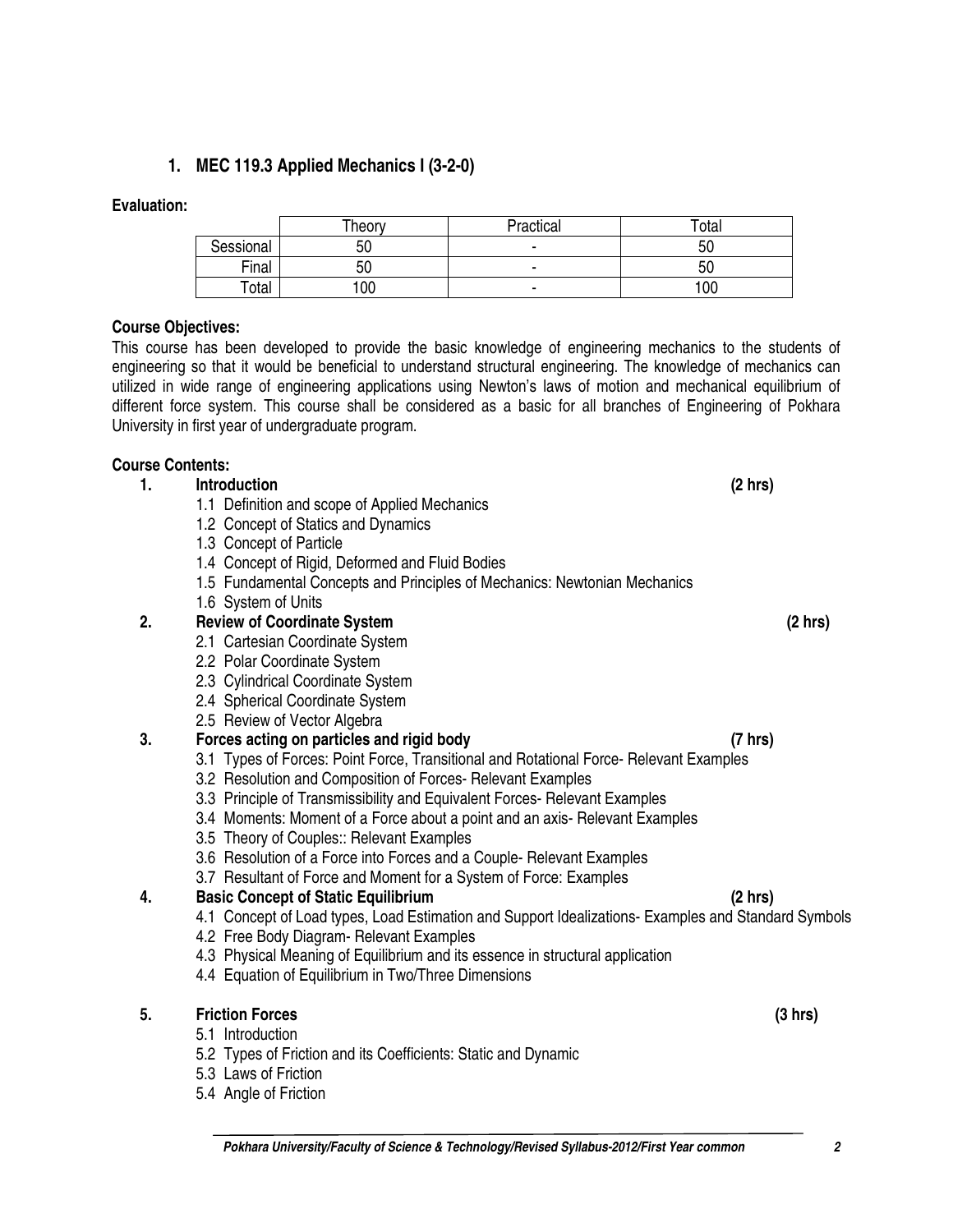|     | 5.5 Engineering Examples of usage of Friction                                                           |         |
|-----|---------------------------------------------------------------------------------------------------------|---------|
| 6.  | Center of Gravity, Centroid and Moment of Inertia                                                       | (6 hrs) |
|     | 6.1 Concept and Calculation of Centre of Gravity and Centroid of Line/Area /Volume - Examples           |         |
|     | 6.2 Concept and Calculation of Second Moment of Area/ Moment of Inertia and Radius of Gyration-         |         |
|     | <b>Relevant Examples</b>                                                                                |         |
|     | 6.3 Use of Parallel Axis Theorem: Relevant Examples                                                     |         |
| 7.  | (5hrs)<br><b>Analysis of Beam</b>                                                                       |         |
|     | 7.1 Introduction Beam                                                                                   |         |
|     | 7.2 Use of statically determinant beam                                                                  |         |
|     | 7.3 Relationship between Load, Shearing Force and Bending Moment                                        |         |
|     | 7.4 Calculation and drawing of Axial Force, Shear Force and Bending Moment                              |         |
| 8.  | <b>Analysis of Truss</b><br>(4 hrs.)                                                                    |         |
|     | 8.1 Introduction to determinant truss                                                                   |         |
|     | 8.2 Use of truss in engineering application                                                             |         |
|     | 8.3 Analysis of force by method of joint                                                                |         |
|     | 8.4 Analysis of force by method of section                                                              |         |
| 9.  | Kinematics of Particles and Rigid body                                                                  | (6 hrs) |
|     | 9.1 Rectilinear Kinematics: Continuous Motion                                                           |         |
|     | 9.2 Position, Velocity and Acceleration of a Particle and Rigid body                                    |         |
|     | 9.3 Determination of Motion of Particle and Rigid body<br>9.4 Uniform Rectilinear Motion of a Particles |         |
|     |                                                                                                         |         |
|     | 9.5 Uniformly Accelerated Rectilinear Motions of Particles<br>9.6 Curvilinear Motion of a Particle      |         |
|     | 9.7 Rectangular Components of velocity and Acceleration                                                 |         |
|     | 9.8 Introduction of Tangential and Normal Components                                                    |         |
|     | 9.9 Radial and Transverse Components                                                                    |         |
| 10. | Kinetics of Particles and Rigid body: Force and Acceleration                                            | (6 hrs) |
|     | 10.1 Newton's Second Law of Motion and Momentum                                                         |         |
|     | 10.2 Equation of Motion and Dynamic Equilibrium: Relevant Examples                                      |         |
|     | 10.3 Angular Momentum: Rate of Change and Conservation                                                  |         |
|     | 10.4 Motion of Various Particles and Relative Velocity                                                  |         |
|     | 10.5 Equation of Motion- Rectilinear and Curvilinear                                                    |         |
|     | 10.6 Rectangular Components: Tangential and Normal                                                      |         |
|     | 10.7 Polar Coordinates: Radial and Transverse Components                                                |         |
| 11. | <b>Moment and Energy in Rigid body</b>                                                                  | (2 hr)  |
|     | 11.1 Introduction to Moment and Energy                                                                  |         |
|     | 11.2 Conservation of Linear and Angular Momentum                                                        |         |

# **Text Books:**

- 1. "Engineering Mechanics-Statics and Dynamics", Shames, I. H. 3<sup>rd</sup> ed., New Delhi, Prentice Hall of India, 1990.
- **2.** "Mechanics of Engineers-Statics and Dynamics", F. P.Beer and E. R. Johnston, Jr. 4rh Edition, Mc Graw-Hill Book Co., New York, USA (Asia Editions), 1987.

## **References:**

- 1. "Engineering Mechanics-Statics and Dynamics", R.C. Hibbeler, Ashok Gupta, 11<sup>th</sup> edition. New Delhi, Pearson, 2009.
- **2.** "Engineering Mechanics- Statics and Dynamics", I.C. Jong and B.G. Rogers.
- **3.** "Engineering Mechanics- Statics and Dynamics", D.K. Anand and P.F. Connif.
- **4.** "Engineering Mechanics of Solids", Egor .P. Popov, 2nd Edition, New Delhi, Prentice Hall of India, 1996.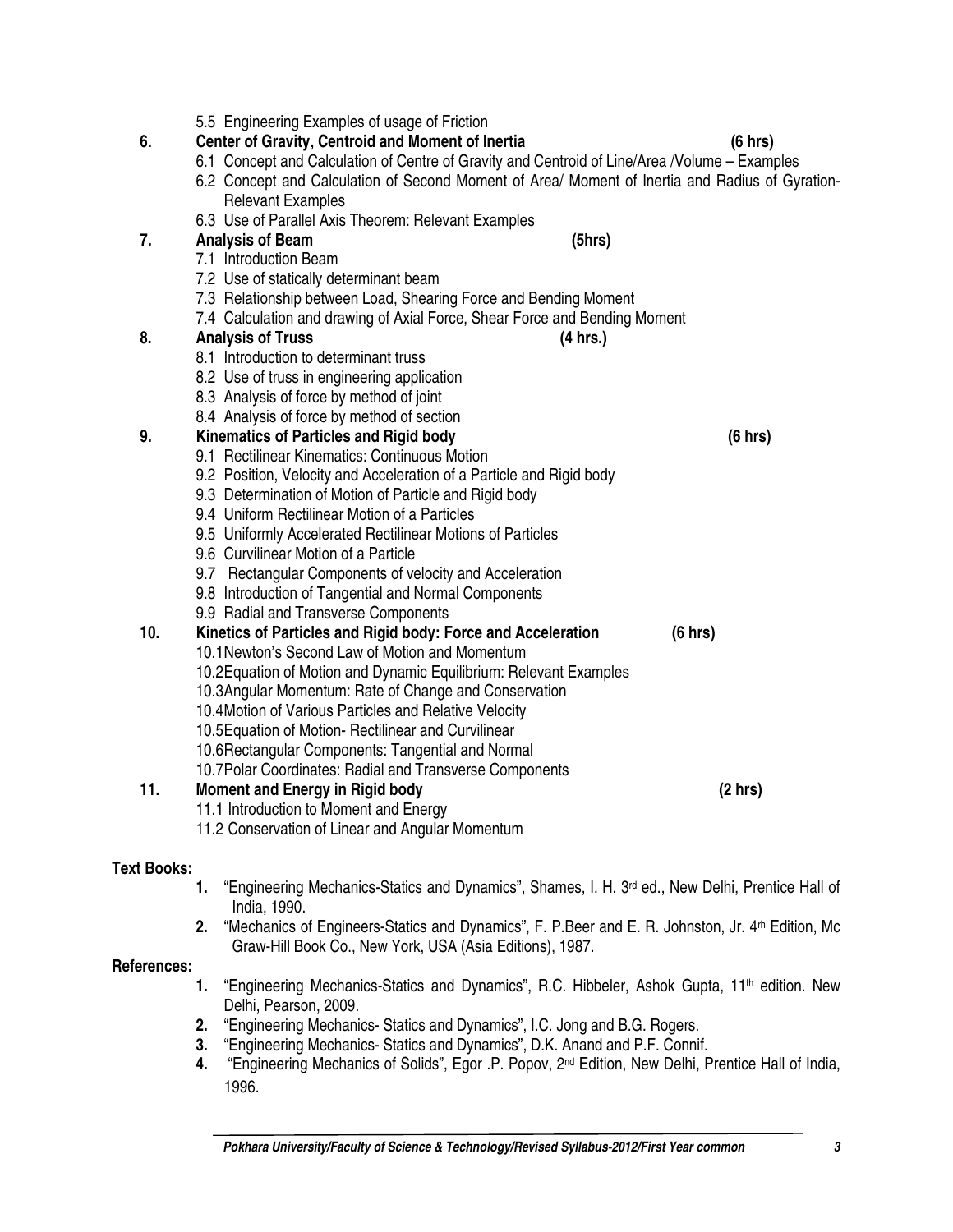- **5.** "Engineering Mechanics- Statics & Dynamics", Dr. D.S. Kumar,S.K. Kataria & Sons, New Delhi, Reprint 2011.
- **6.** Practice guide in Applied Mechanics, D. B. Pandit, Ramesh Khanal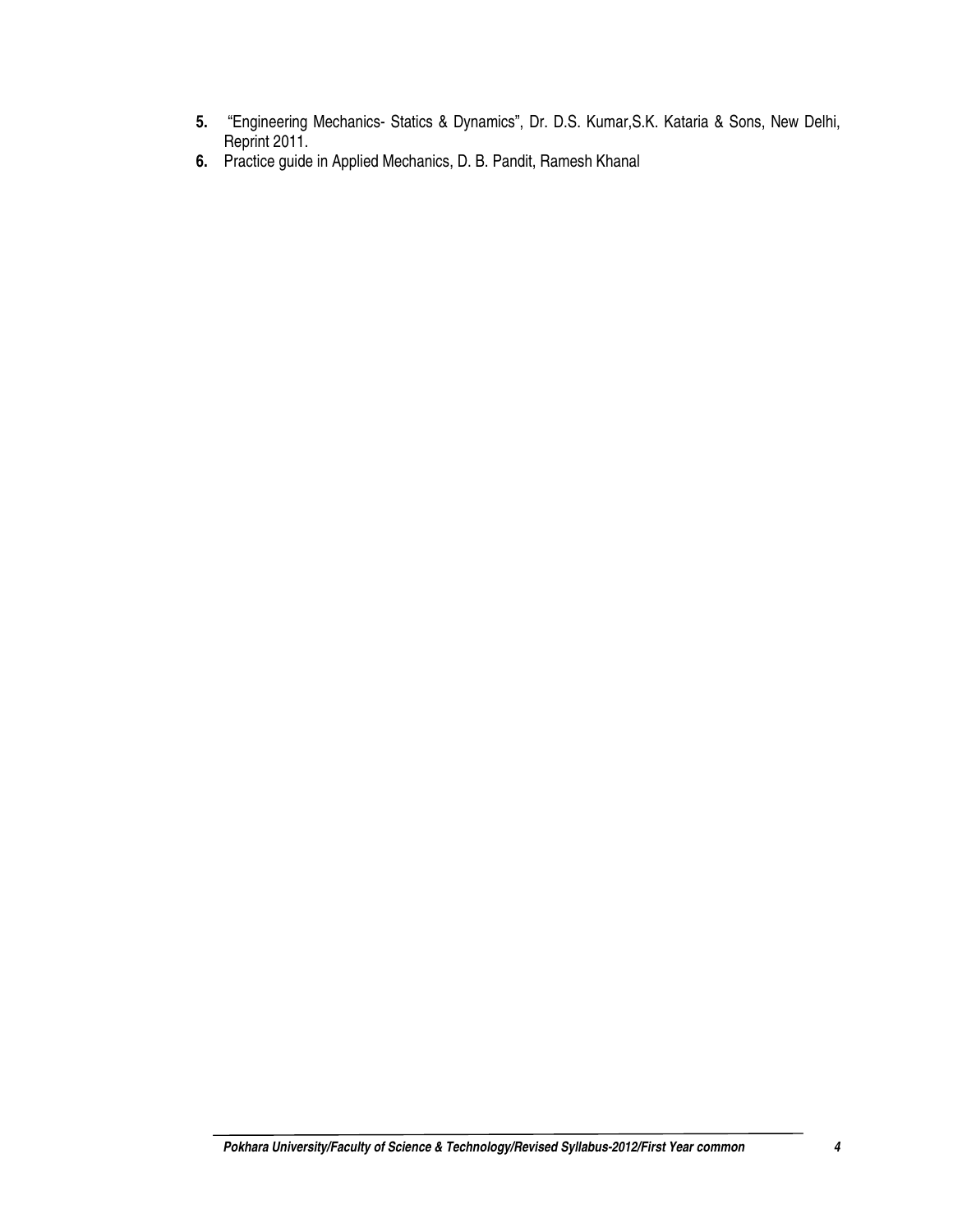# **2. ELE 105.3 Basic Electrical Engineering (3-1-2)**

#### **Evaluation:**

|           | Theory | Practical      | Total |
|-----------|--------|----------------|-------|
| Sessional | 30     | ∩<br>۷۵        | 50    |
| Final     | 50     | $\blacksquare$ | 50    |
| Total     | 80     | 20             | 100   |

#### **Course Objectives:**

- 1. To analyze electric circuits (A.C. & D. C).
- 2. To work on electrical instrumentation projects.
- 3. To operate, distinguish and use electrical devices and machines.

## **Chapter Content Hrs. Hrs.**

#### **1 Introduction**

Role of electricity in modern society, Energy sources and production, generation, transmission and distribution of electrical energy, consumption of electricity

#### **2 DC Circuit Analysis**

Circuits concepts (lumped and distributed parameters), linear and nonlinear parameter, passive and active circuits, Circuit elements (Resistance, capacitance and inductance), their properties and characteriscts in a geometrical and hardware aspects, color coding, Series of parallel compilation of resistances, Equivalent resistance and its calculation, star-delta transformation, concept of power, energy and its calculations, short and open circuit, ideal and non-ideal sources, source conversion, voltage divider and current divider formula, Kirchhoff's current and voltage laws, nodal method and mesh method of network analysis (without dependent source), network theorem (i.e Superposition, Thevonin's, Norton's), maximum power transfer.

#### **3 Single Phase AC Circuits Analysis**

Generation of EMF by electromagnetic induction, Generation of alternating voltage, sinusoidal functions-terminology (phase, phase angle, amplitude, frequency, peak to peak value), average values and RMS or effective value of any types of alternating voltage or current waveform, phase algebra, power triangle, impedance triangle, steady state response of circuits (RL, RC,RLC series and parallel) and concept about admittance, impedance reactance and its triangle), instantaneous power, average real power, reactive power, power factor and significance of power factor, resonance in series and parallel RLC circuit, bandwidth, effect of Q factor in resource.

#### **4 Poly-phase AC Circuit Analysis**

Concept of a balanced three phase supply, generation and differences between single phase over three phase system, star and delta connected supply and load circuits. Line and phase voltage\current relations, power measurement, concept of three phase power and its measurement by single and two wattmeter method

**Pokhara University/Faculty of Science & Technology/Revised Syllabus-2012/First Year common 5** 

**15** 

**2** 

**10**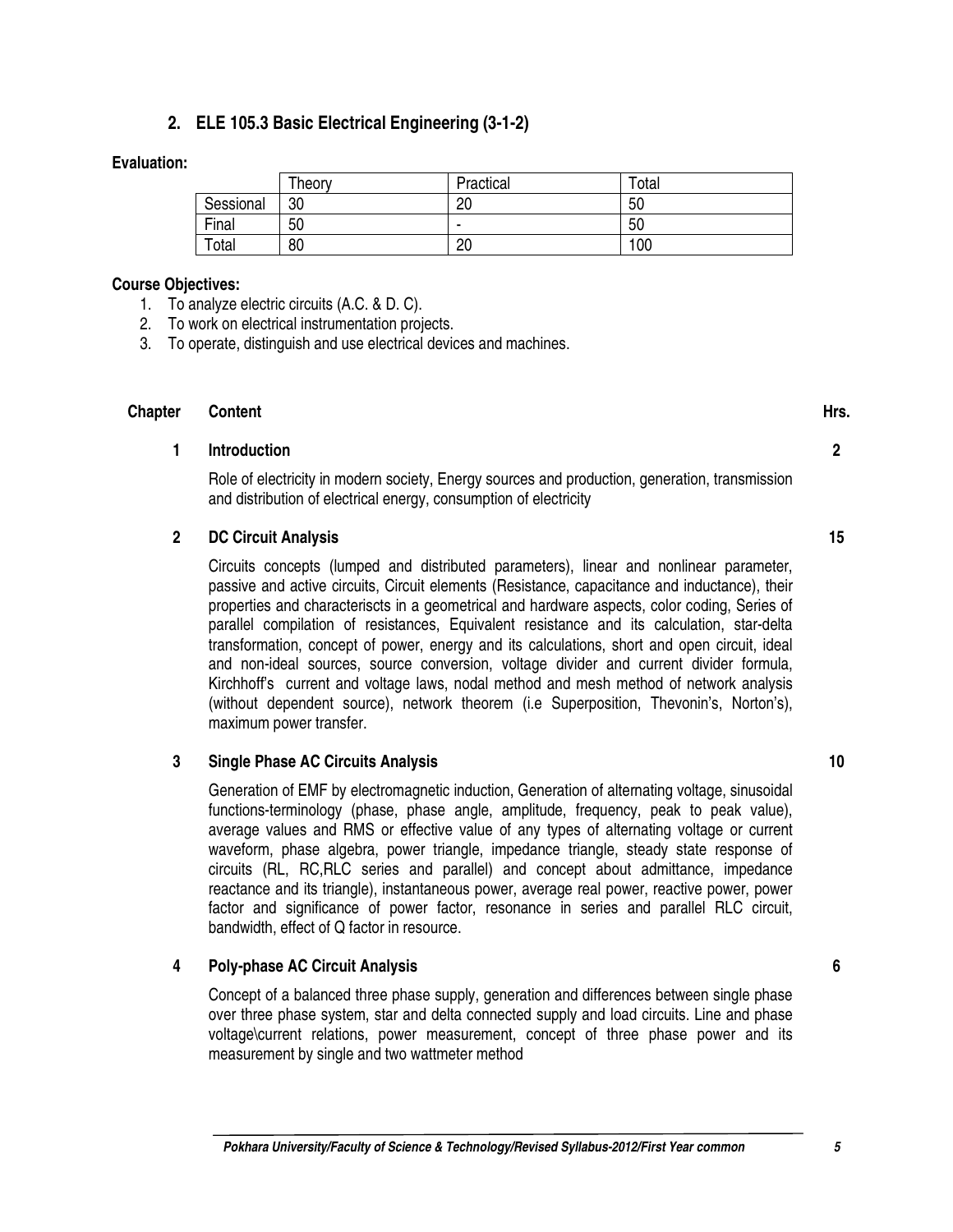#### **5 Electric Machines**

Review of magnetic circuits

Transformers: Principle of operations, features, equivalent circuits, efficiency & regulation, open circuit & short circuit tests

DC motors: Performance & operation, basic characteristics of motors & generators, speed control & selection of motors

AC machines: Induction motors (working principles, construction features and uses), Synchronous motors (working principles, construction and uses)

#### **Textbook**

- 1. Boylested, Albert , "Introduction of Electric circuit" Prentice Hall of India Private Limited, New Delhi
- 2. Tiwari, S.N, "A first course of electrical engineering" att. Wheeler & Co.Ltd Allabhad.

#### **References:**

- 1) Thereja B. L & Thereja A. K " A text book of Electrical Technology, S Chand Publication.
- 2) Jain& Jain" ABC of Electrical Engineering""

#### **Laboratory Work:**

- 1. To measure current, voltage and power across the passive components.
- 2. To verify Kirchhoff's Current Law (KCL) & Kirchhoff's Voltage Law (KVL)
- 3. To verify Thevenin's Theorem.
- 4. To verify maximum power transfer theorem.
- 5. To verify superposition theorem.
- 6. To measure three phase power by using two wattmeter
- 7. To determine efficiency and voltage regulation of a single-phase transformer by direct loading.
- 8. To study open circuits & short circuits tests on a single phase transformer
- 9. To study the speed control of dc shunt motor by.
	- i. Varying the field current with armature voltage held constant field control.
	- ii. Varying the armature voltage with field current held constant armature control.
- 10. To study open circuits and load test on a dc shunt generator (separately excited)
	- i. To determine magnetization characteristics
	- ii. To determine V-I characteristics of a dc shunt generator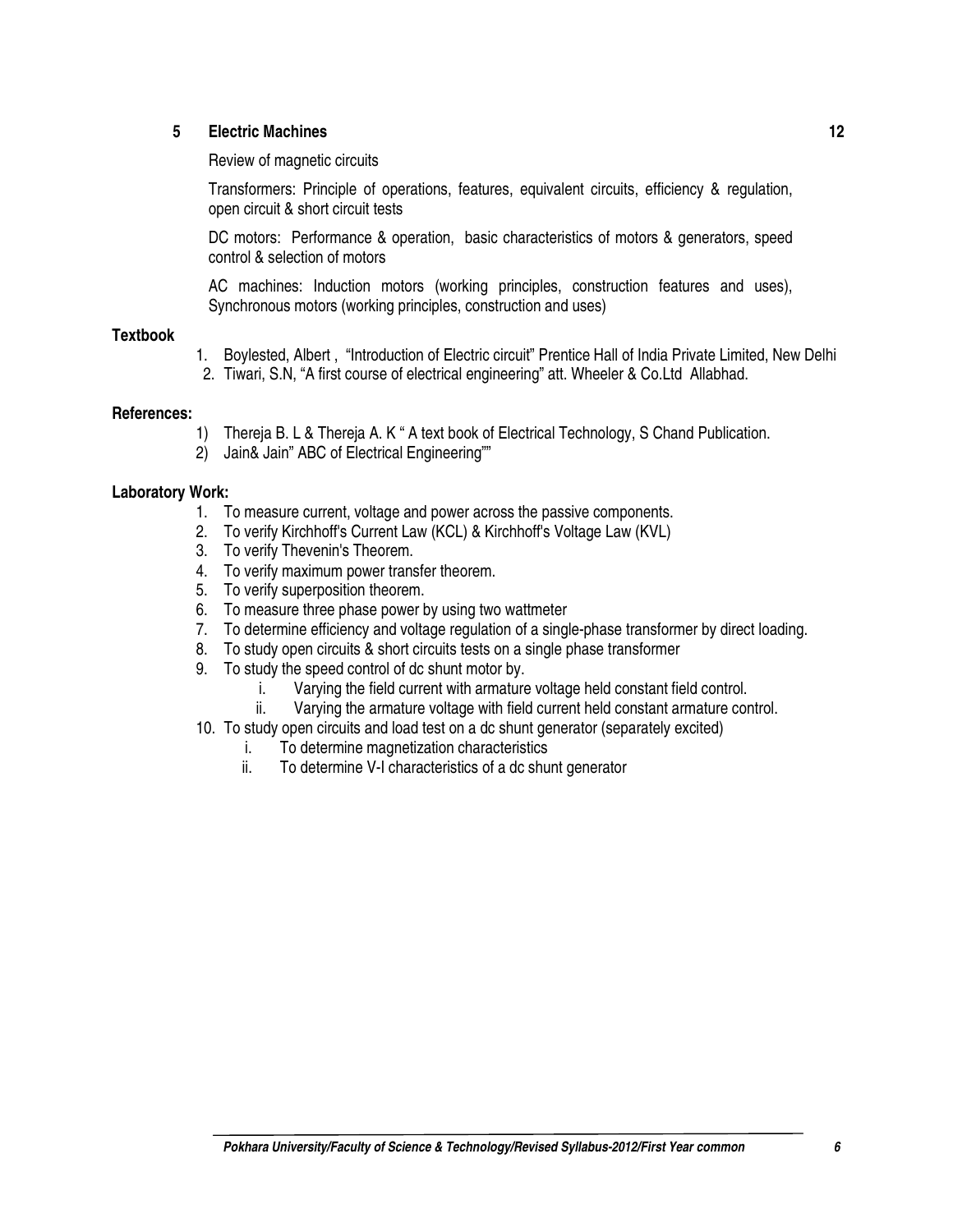# **3. CHM 103.4 Chemistry (4-1-2)**

## **Evaluation:**

|           | Theory | Practical | Total |
|-----------|--------|-----------|-------|
| Sessional | 30     | 20        | 50    |
| Final     | 50     |           | 50    |
| Total     | 80     | 20        | 100   |

#### **Course Objectives:**

- 1. Analyze chemical behavior of materials
- 2. Analyze the water quality.
- 3. Analyze environmental aspects of various elements and compounds.

# Chapter **Chapter Content Content Content Content Hrs.**

**1. Ionic Equilibria and Electro Chemistry** 

Introduction and types of buffer solutions, mechanism, Henderson- Hassel Balch equation, electro chemical cells, Galvanic cell, cell notation, cell reaction, cell potential, single electrode potential , standard electrode potential, electro chemical series & its applications, Nernst equation, corrosion, its type, mechanism and control.

## **2 General Inorganic Chemistry**

Ionization energy, electro negativity, electron affinity, characteristic properties of S and P block elements, introduction of Transition metals, characteristic properties of transition metals (electronic configuration, atomic radii, variable oxidation states, complex formation, color and magnetic properties.

#### **3 General Organic Chemistry**

Reaction intermediates: carbocations, carbanions and carbon free radicals, stereoisomerism

Organic reaction mechanism: Nucleophilic substitution reactions (SN1&SN2), Electrophilic aromatic substitution, Elimination (E1 & E2), Electrophilic and free radical addition reaction

#### **4 Polymer Chemistry**

Polymer and polymerization, basic concepts , types of polymerization (addition and condensation), thermoplastics and thermosetting plastics, preparation, properties and uses of : polyethylene, PVC, Teflon, Bakelite's, Nylon, polyester, polyurethelene and silicon, rubber, processing of natural rubber and vulcanization

#### **5 Analytical Chemistry**

Introduction and application of following analytical techniques: fractional distillation, chromatography (paper, thin layer) NRM, Mass spectroscopy

#### **6 Industrial Chemistry**

Introduction of paints, chemistry of paints, lubricants and its classification, cement, chemistry of cement, manufacture & its setting mechanism, Explosives: TNT, TNG

#### **7 Environmental Chemistry**

Water pollution- causes of water pollution, acid rain, alkalinity COD, DO, Hardness,(effects to human

**10** 

**10** 

**10** 

**10** 

**6** 

**4**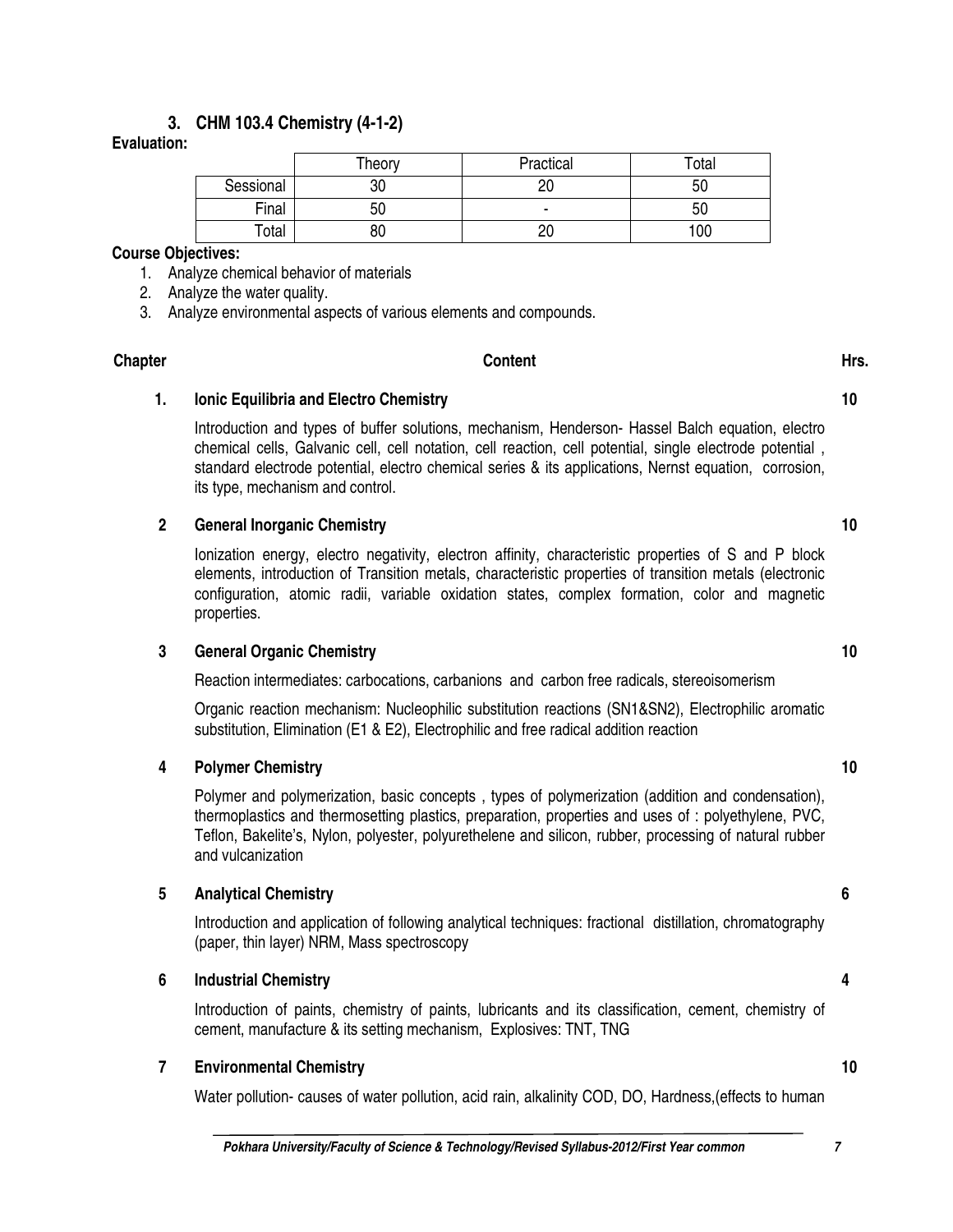health), control

Air pollution: causes, global warming and climate change ozone layer depletion and CFC, control measures

Soil pollution: causes, effects and its control measures

# **Laboratory works**

## **Objectives**

- Use techniques apparatus and instructions properly
- Interpret, evaluate and report upon observations and experimental results
- Design/plan on investigation, select techniques, apparatus and materials
- Evaluate methods and suggest possible improvements

#### **Laboratory works**

- 1. Determine of total alkalinity of given water sample
- 2. Determination of hardness of water sample by complexometric titration
- 3. Determination of free chorine in the given water sample
- 4. Preparation of buffer and determination of pH of the solution
- 5. Estimation of DO in the given water sample
- 6. Estuation of COD in the given water sample
- 7. To separate the ink mixture by paper chromatography or TLC (Demo)
- 8. To purify a sample of mixture of crude alcohol and petroleum by fractional distillation (Demo)
- 9. To estimate carbon monoxide gas in the car exhaust (Demo)

#### **Text books:**

- 1. Physical Chemistry, B.S. Bahl and G.D. Tuli
- 2. Advanced inorganic Chemistry, J. D. Lee
- 3. Advance Organic Chemistry, Morisson and Boyd 6<sup>th</sup> edition
- 4. Engineering Chemistry (with experiments), Sunita Rattan , 4th edition Publisher of Engineering and Computer books

- 1. Satya Prakash, Tuli, Basu, Madan: Advanced Inorganic Chemistry, S. Chanda & Company Ltd, New Delhi
- 2. Polymer Science, V.R. Gowariker, N. V. Vishwanathan
- 3. Environmental Chemistry, Anil Kumar Datta
- 4. Advanced Organic Chemistry, A. Bahl and B. S. Bahl
- 5. Text book of Chemistry P.N. Chaudhary and M.L. Bhusal
- 6. Lab manual of Engineering Chemistry by S.K. Bhasin and Sudha Rani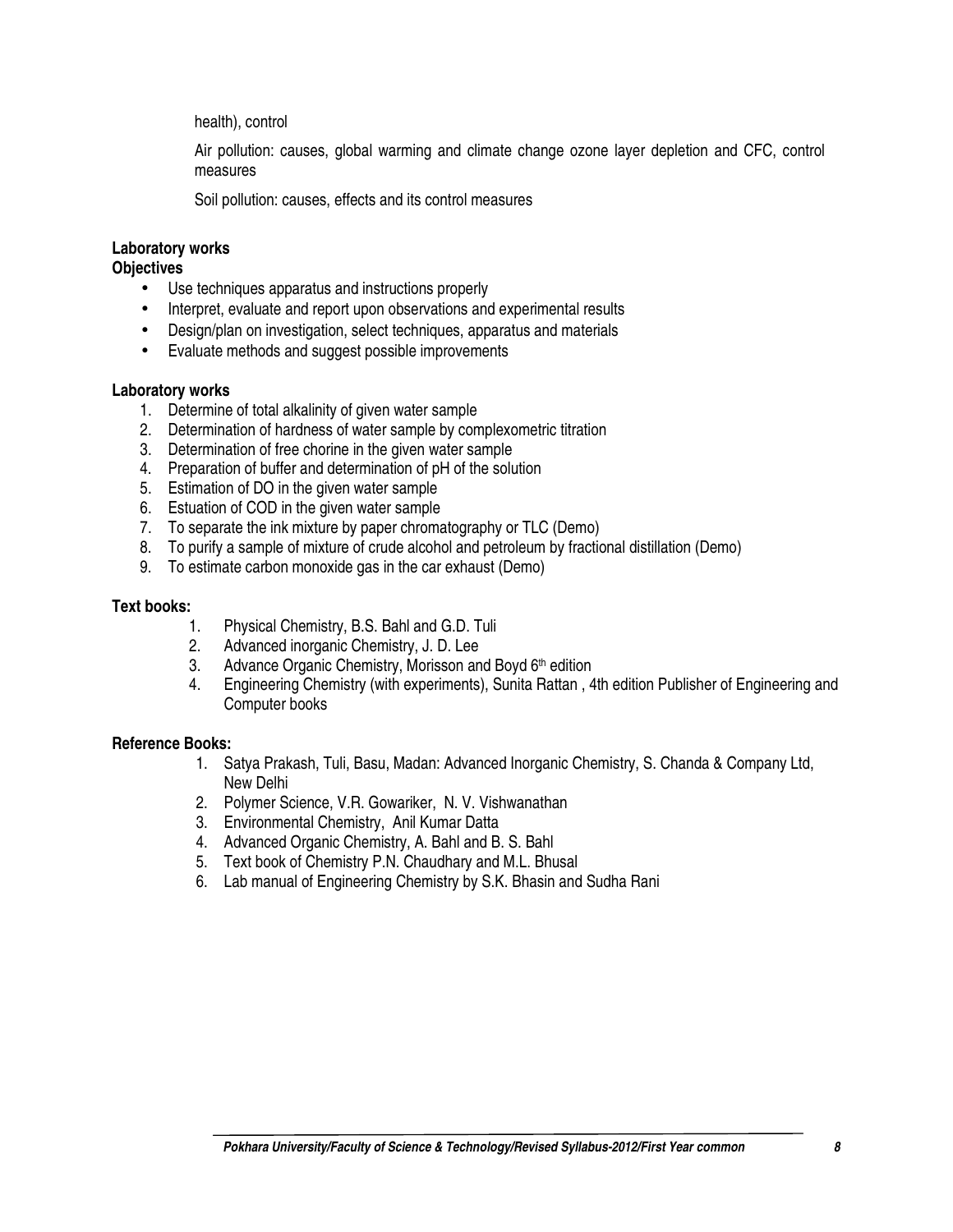# **4. ENG 104.2 Communication Technique (2-2-1)**

# **Evaluation:**

|           | Theory | Practical | $\tau$ otal |
|-----------|--------|-----------|-------------|
| Sessional | 50     |           | 50          |
| Final     | 50     |           | 50          |
| Total     | 00     |           | 100         |

## **Course Objectives:**

The main objectives of this course are:

- 4. To develop the ability to deliver technical knowledge orally in English.
- 5. To be able to comprehend and take notes after listening.
- 6. To fasten reading skills in technical and non-technical reading materials.
- 7. To develop summarizing skills in writings.
- 8. To write reports, letters, description on technical talks, seminar papers, memoranda, application

| <b>Chapters</b> | Content                                                                                                                                                                                                                                                                                                                                                                                                                     | Hrs. |
|-----------------|-----------------------------------------------------------------------------------------------------------------------------------------------------------------------------------------------------------------------------------------------------------------------------------------------------------------------------------------------------------------------------------------------------------------------------|------|
| 1.              | <b>Review of Written English</b>                                                                                                                                                                                                                                                                                                                                                                                            | 2    |
|                 | Identification of Sentence and clause<br>$\bullet$<br>Classification of sentence (simple, compound, complex)<br>$\bullet$<br>transformation of sentences<br>$\bullet$                                                                                                                                                                                                                                                       |      |
| $\overline{2}$  | <b>Oral Communication and Note Taking</b>                                                                                                                                                                                                                                                                                                                                                                                   | 9    |
|                 | Variety of English (BrE, AmE, formal, informal, polite, familiar, tentative)<br>General rules of pronunciation (English Vowels and Consonants)<br>$\bullet$<br>General rules of stress and intonations<br>$\bullet$<br>Oral presentation/technical talk: Environmental pollution, construction, water resources, impact<br>$\bullet$<br>of satellite communication, urban development, impact of computer in modern society |      |
| 3               | <b>Technical Writing Skills</b>                                                                                                                                                                                                                                                                                                                                                                                             | 10   |
|                 | Preparation of short memoranda (Importance, formats)<br>Business letters (Importance-purposes)<br>$\bullet$<br>Preparation of job application and CV<br>$\bullet$<br>Description writing (Process, Mechanism, Place etc.)<br>$\bullet$<br>Calling meeting and writing minutes, notification, preparation of agenda<br>$\bullet$                                                                                             |      |
| 4               | <b>Reading Skills</b>                                                                                                                                                                                                                                                                                                                                                                                                       | 9    |
|                 | Comprehension questions and exercises from:<br>٠<br>The use and the misuse of science, Road foundation, Beauty, Custom, The story of an hour<br>$\bullet$<br>(Kate Chopin), Knowledge and wisdom, Freedom, Letter from foreign grave (D. B Gurung),<br>Natural Resources of Nepal: Forests & Water (Mani Bhadra Gautam)                                                                                                     |      |

• Note making and precise writing from any passage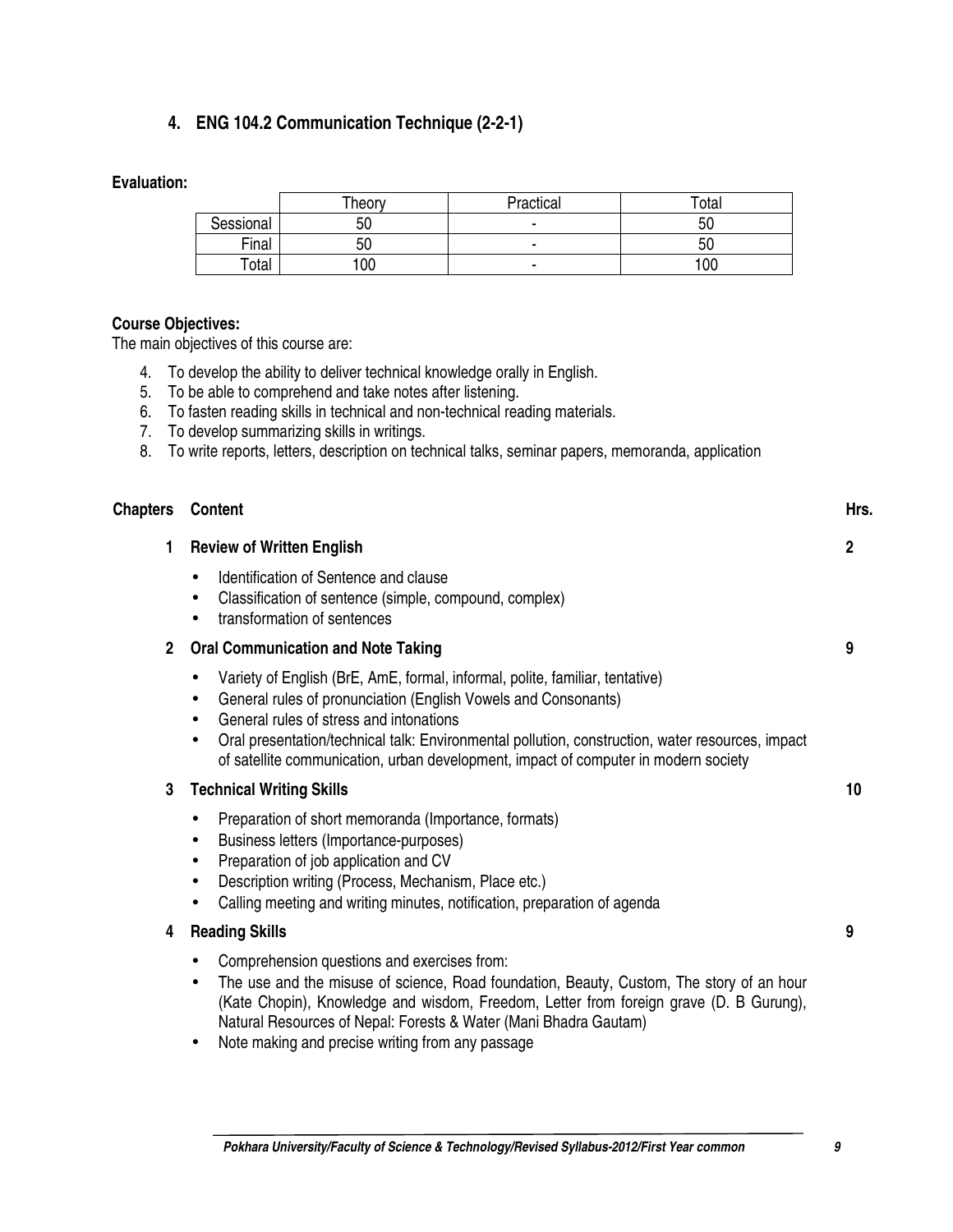## **Tutorial Works:**

- 1. Some general rules of pronunciation..
- 2. To present a seminar paper/report/proposal.
- 3. To participate in a group discussion.
- 4. To conduct a meeting.
- 5. To prepare and practice to face an interview.

#### **Textbook:**

- 1. Andrea J. Rutherford. Basic Communication Skills for Technology. 2nd Edition. Addision Wesley. Pearson Education Asia (LPE) ISBN: 8178082810
- 2. Khanal Arjun, Communication Skills in English, Sukunda Pustak Bhawan, 2010

- 1. Anne Eisenberg, Effective Technical Communication, Mc-Graw Hill 1982.
- 2. V.R. Narayanaswami, Strengthen your writing, Orient Longman, Madras.
- 3. Champa Tickoo & Jaya Sasikumar, Writing with a Purpose, Oxford University Press, Bombay.
- 4. A handbook of pronunciation of English words (with 90-minute audio cassettes) Communication Skills in English.
- 5. Chopin, Kate. "The Story of an Hour", Creative Delights
- 6. Gautam Shreedhar, Creation & Criticism: A Miscellaneous Thought
- 7. Gautam Mani Bhadra, Essays, Stories, Passages, Paragraphs and Letter writing for the Young Learners, Nirantar Prakashan, Kathmandu, 2008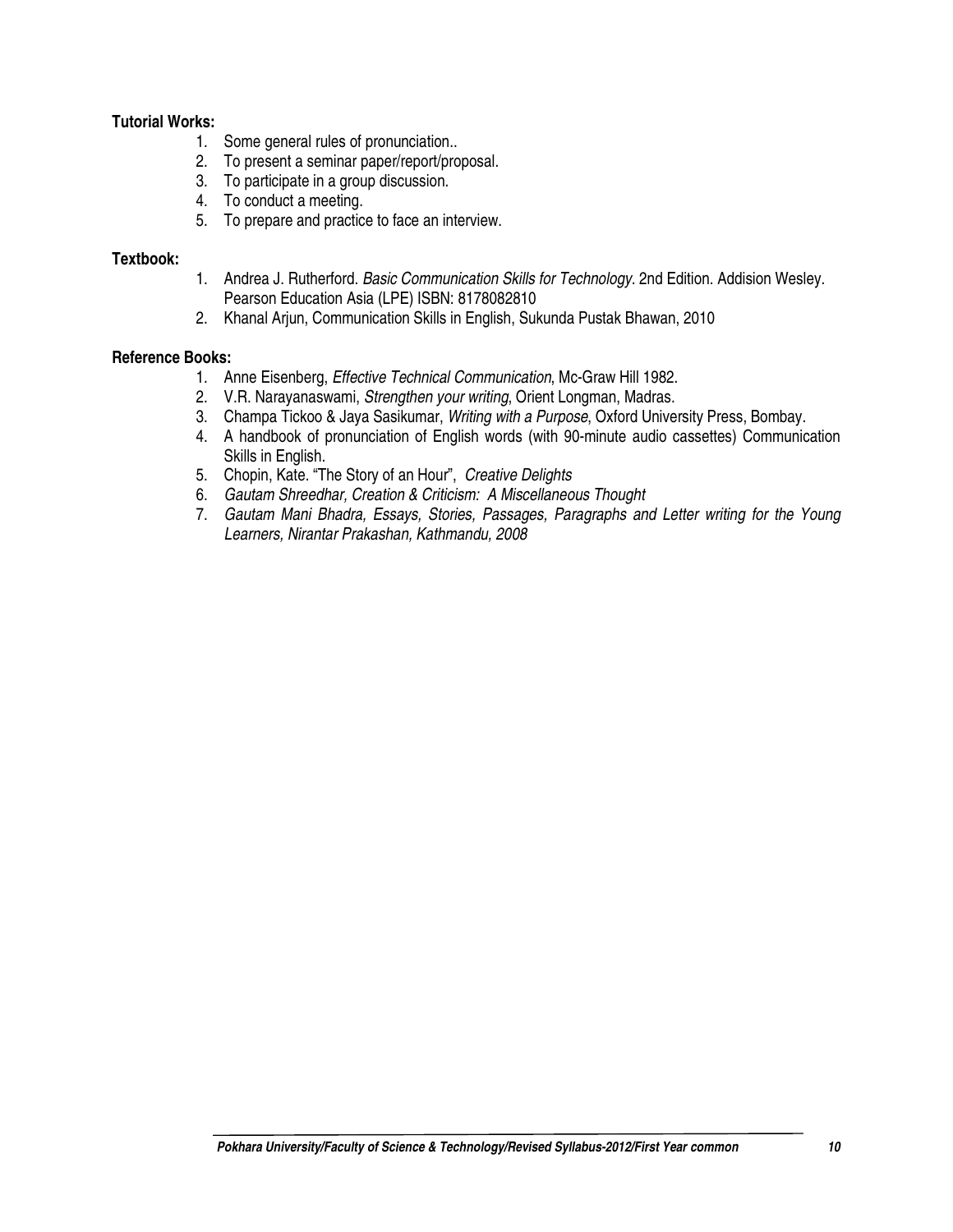# **5. MTH 111.3 Engineering Mathematics I (3-2-0)**

# **Evaluation:**

|           | Theory | Practical | Total |
|-----------|--------|-----------|-------|
| Sessional | 50     | ۰         | 50    |
| Final     | 50     | ۰         | 50    |
| Total     | 100    |           | 100   |

# **Course Objectives:**

After the completion of this course students will be able to apply the concept of calculus (Differential and integral), analytical geometry and vector in their professional courses.

|                    |    | <b>Chapter</b><br><b>Content</b><br><b>Limit, Continuity and Derivative:</b><br>1     | Hrs.<br>15 |
|--------------------|----|---------------------------------------------------------------------------------------|------------|
|                    |    | i. Limit, continuity and Derivative of a function with their properties               |            |
|                    |    | ii. Mean values Theorem with their application<br>iii. Higher order derivative        |            |
|                    |    | iv. Indeterminate forms                                                               |            |
|                    |    | v. Asymptote                                                                          |            |
|                    |    | vi. Curvature                                                                         |            |
|                    |    | vii. Ideas of curve tracing                                                           |            |
|                    |    | viii. Extreme values of functions of single variables                                 |            |
|                    |    | $\overline{2}$<br>Integration with its Application:                                   | 17         |
|                    |    | i. Basic integration, standard integral, definite integral with their                 |            |
|                    |    | properties                                                                            |            |
|                    |    | ii. Fundamental theorem of integral calculus (without proof)<br>iii.Improper integral |            |
|                    |    | iv. Reduction formulae and use of beta Gamma functions                                |            |
|                    |    | v. Area bounded by curves                                                             |            |
|                    |    | vi. Approximate area by Simpsons and Trapezoidal rule,                                |            |
|                    |    | vii. Volume of solid revolution                                                       |            |
|                    |    | 3<br>Two dimensional geometry:                                                        | 7          |
|                    |    | i. Review (circle, Translation and rotation of axes)                                  |            |
|                    |    | ii. Conic section(parabola, ellipse, hyperbola),                                      |            |
|                    |    | iii. Central conics (Introduction only).                                              |            |
|                    |    | 4.<br><b>Vector Algebra:</b>                                                          | 6          |
|                    |    | i. Review of vector and scalar quantity                                               |            |
|                    |    | ii. Space coordinates                                                                 |            |
|                    |    | iii. Product of two or more vectors                                                   |            |
|                    |    | iv. Reciprocal system of vectors and their properties                                 |            |
|                    |    | v. Equations of lines and planes by vector methods                                    |            |
| <b>Text Books:</b> | 1. | Engineering Mathematics I: Prof. D.D Sharma (Regmi), Toya Narayan Paudel, Hari Prasad |            |
|                    |    | Adhikari, Sukunda Publication Bhotahity, Kathmandu                                    |            |
|                    | 2. | Calculus and analytical geometry: George B Thomas, Ross L. Finney                     |            |
|                    |    |                                                                                       |            |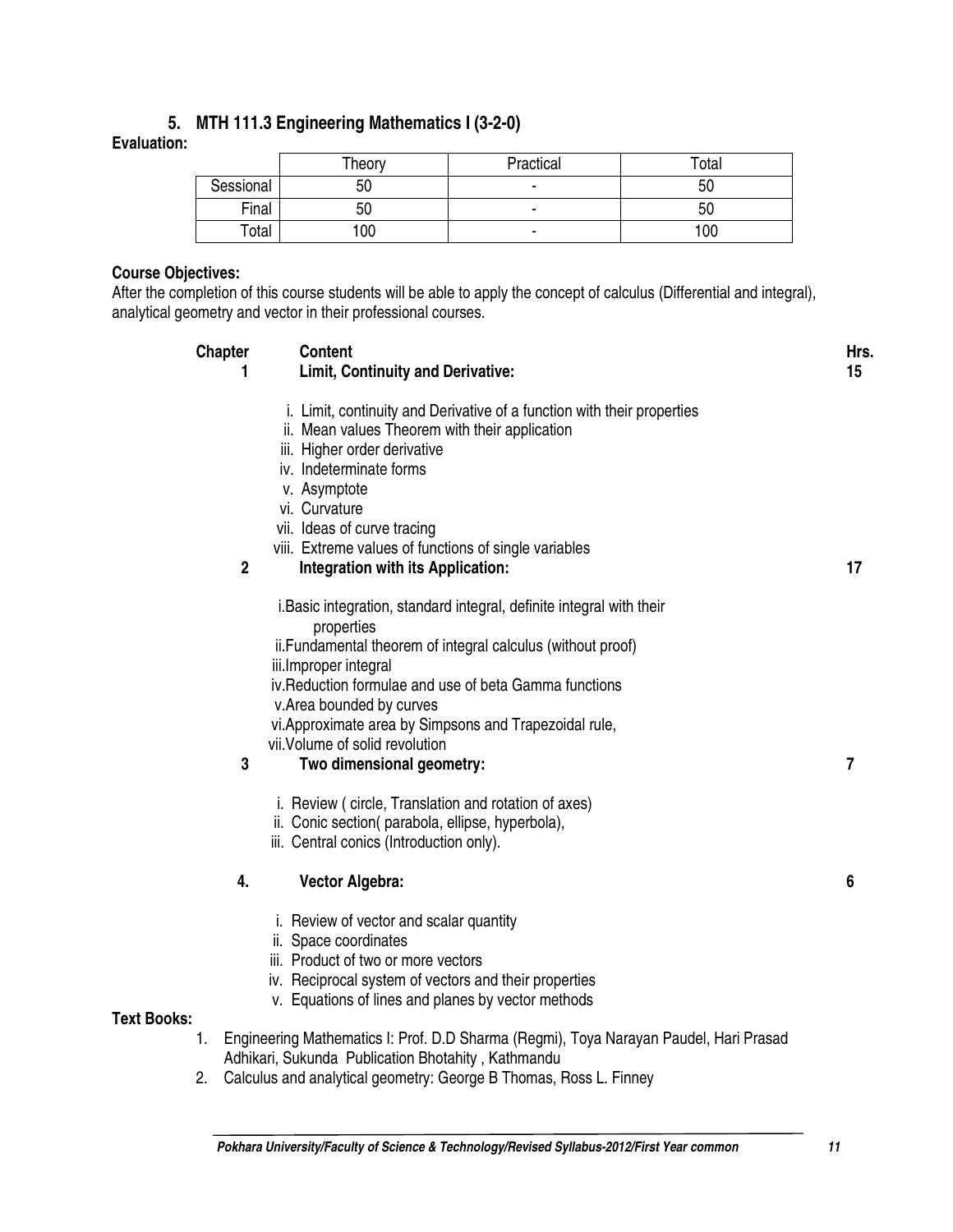- 1. Calculus with analytical geometry: E.W. Swokoswski.
- 2. Coordinate Geometry: Lalji Prasad.
- 3. Vector Analysis: M. B. Singh
- 4. Integral Calculus: G.D. Panta.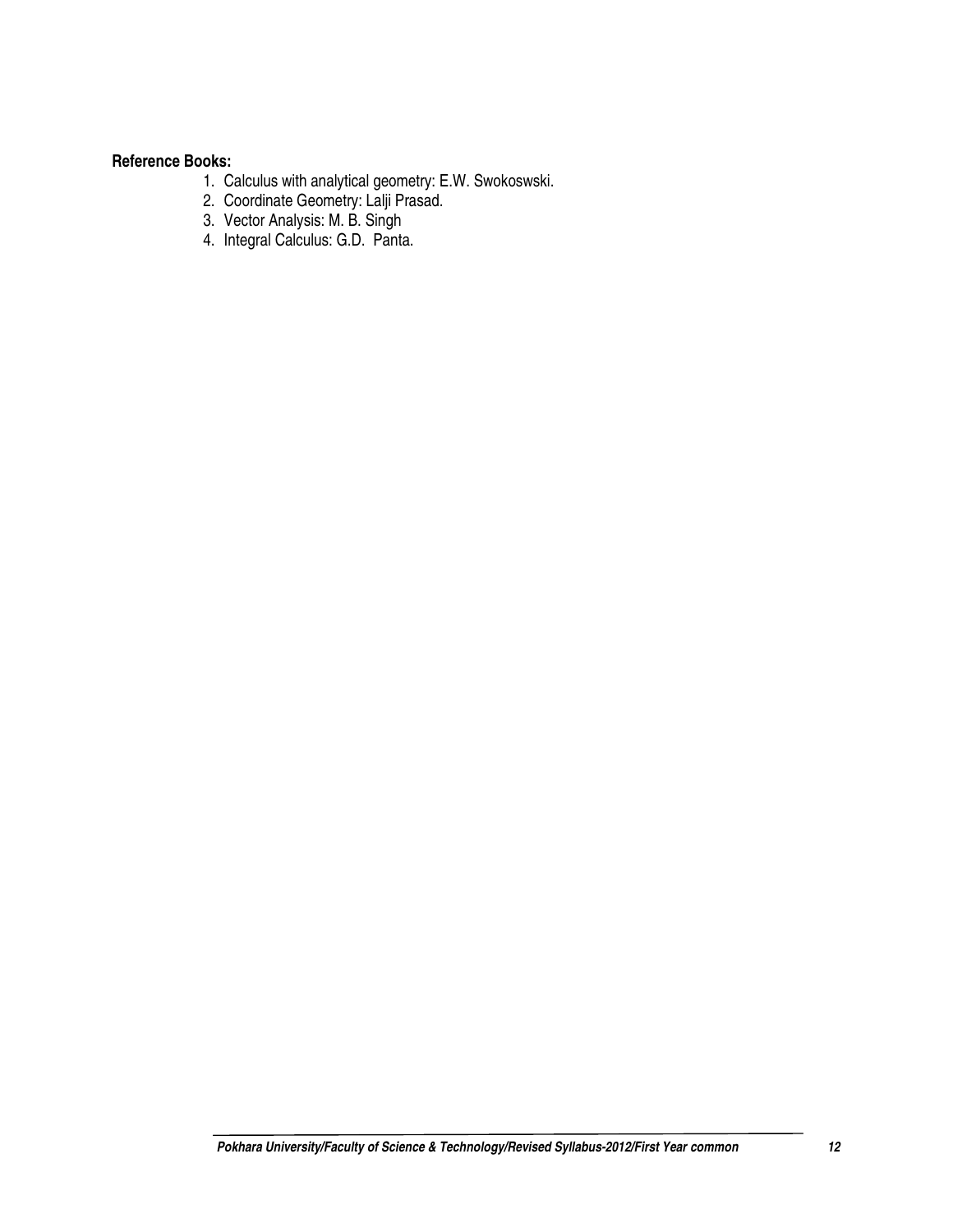# **6. MTH 121.3 Engineering Mathematics II (3 – 2 – 0)**

# **Evaluation:**

|           | Theory | Practical | Total |
|-----------|--------|-----------|-------|
| Sessional | 50     | -         | 50    |
| Final     | 50     |           | 50    |
| Total     | 100    |           | 100   |

# **Course Objective:**

The main objective of this course is to provide the basic knowledge of three dimensional geometry, Calculus of several variables, differential equation, Laplace transform. After the completion of this course, students can use their knowledge in their professional course.

| <b>Chapter</b> | <b>Content</b>                                                                                                                                                                                                                                                                                                                                                                                                                                                                                                                                                    | <b>Hrs</b>      |
|----------------|-------------------------------------------------------------------------------------------------------------------------------------------------------------------------------------------------------------------------------------------------------------------------------------------------------------------------------------------------------------------------------------------------------------------------------------------------------------------------------------------------------------------------------------------------------------------|-----------------|
| 1              | <b>Three Dimensional geometry:</b><br>Review of direction cosines, direction ratios, Planes<br>i.<br>ii.<br><b>Straight lines</b>                                                                                                                                                                                                                                                                                                                                                                                                                                 | 12 <sub>2</sub> |
|                | iii.<br>Sphere and its tangent plane<br>Cone and cylinder(definitions, standard equation only)<br>iv.                                                                                                                                                                                                                                                                                                                                                                                                                                                             |                 |
| $\mathbf{2}$   | Partial derivatives and Extreme values for function of two or more variables:<br>Definitions, total derivatives, Chain rule, Eulers theorem for function of two or three<br>i.<br>variables, its application<br>ii. Extreme values for two or more variables                                                                                                                                                                                                                                                                                                      | 6               |
| 3              | Laplace transformation:<br>i. Definition<br>ii. Derivation of formulae<br>iii. Application of laplace transform,<br>iv. Inverse laplace transform<br>v. Convolution theorem on laplace transform and application                                                                                                                                                                                                                                                                                                                                                  | 8               |
| 4              | <b>Differential equation:</b><br>Order and degree of differential equation<br>i.<br>ii.<br>First order differential equation with their solutions (separable, reducible to separable<br>form exact ness condition), linear and Bernoulies equation)<br>Second order differential equation (Homogeneous and non homogeneous) with constant<br>iii.<br>coefficient as well as variable coefficients.<br>Initial value problem.<br>iv.<br><b>Power Series solution</b><br>V.<br>Legendres and Bessel equation with their solution, properties and application<br>vi. | 13              |
| 5.             | Double Integral:<br>Definitions, Fubinis theorems (statement only)<br>i.<br>ii.<br>Change of order,<br>Change Cartesian integral to equivalent polar integral<br>iii.<br>Area and volume by double integral<br>iv.                                                                                                                                                                                                                                                                                                                                                | 6               |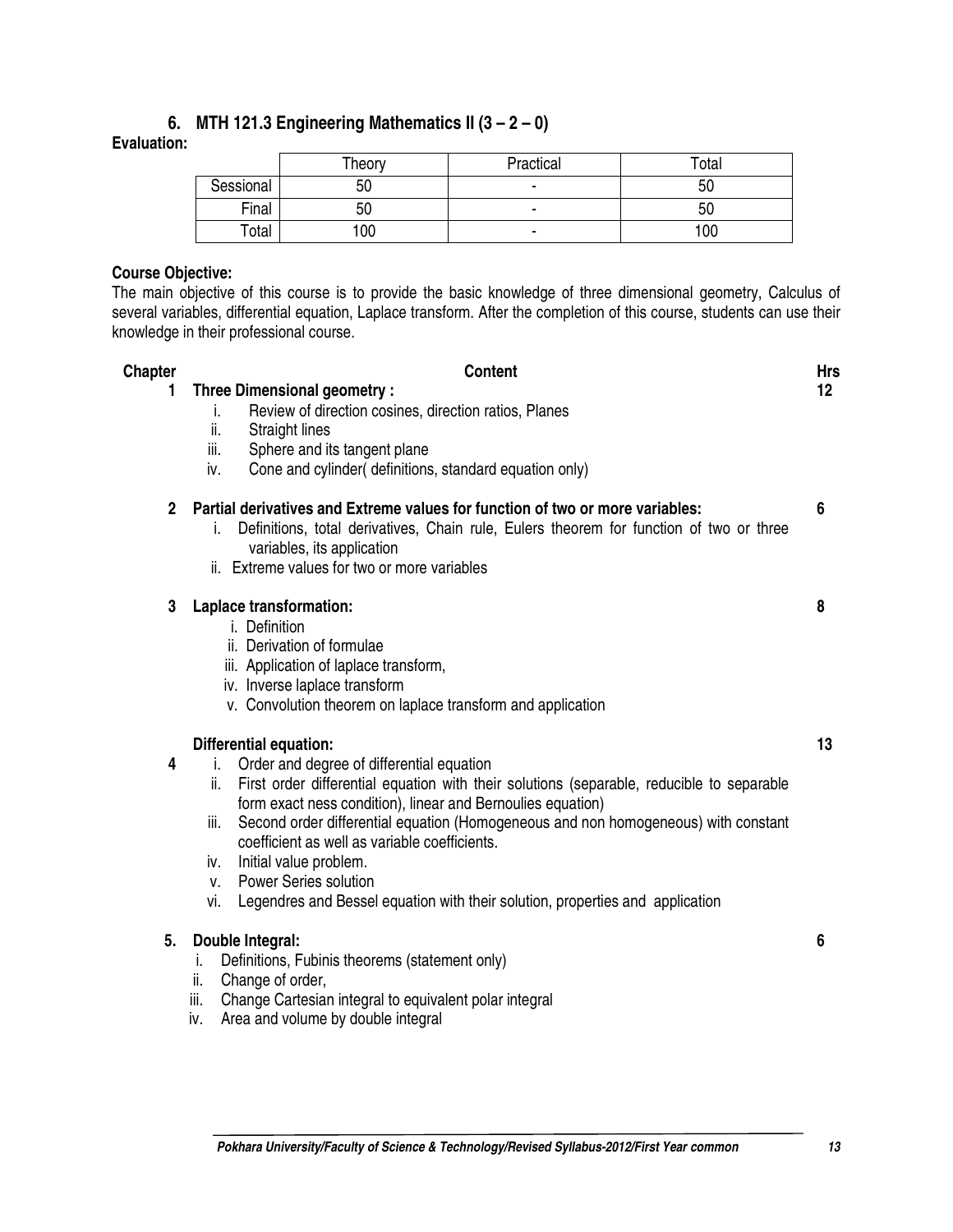# **Text Books:**

- 1. Engineering Mathematics II: Prof. D.D Sharma (Regmi), Toya Narayan Paudel, Hari Prasad Adhikari, Sukunda publication, Bhotahity, Kathmandu.
- 2. Advance Engineering Mathematics : Erwin Kreyszig.

- 1. Calculus with analytical geometry: E.W. Swokoswski.
- 2. Algebra: G.D Pant
- 3. Three Dimensional Geometry: Y.R Sthapit, B.C Bajracharya
- 4. Calculus and analytical geometry: George B Thomas, Ross L. Finney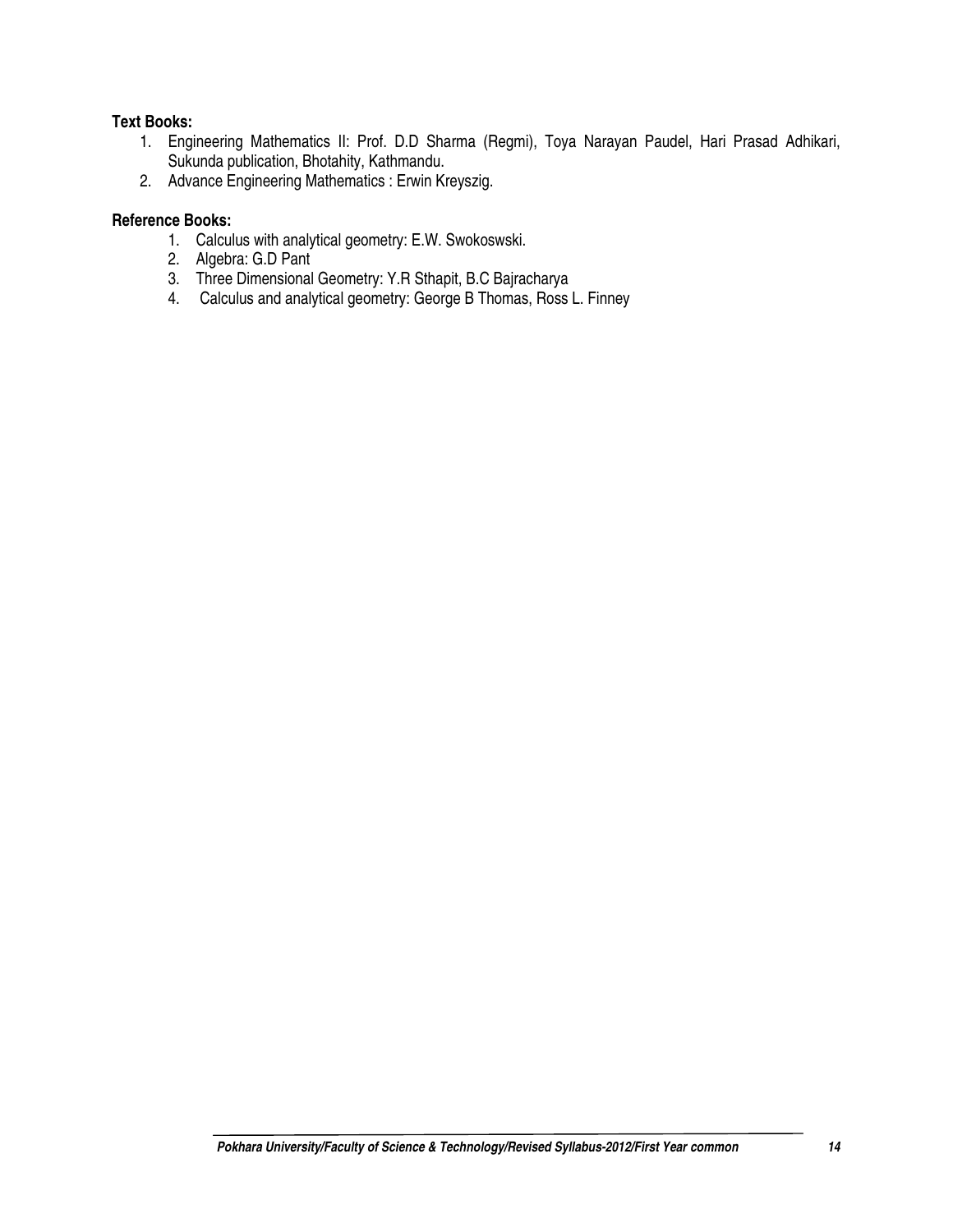# **7. MEC 109.2 Engineering Drawing (0-0-6)**

## **Evaluation:**

|           | Theory | Practical | Total |
|-----------|--------|-----------|-------|
| Sessional |        | 50        | 50    |
| Final     |        | 50        | 50    |
| Total     |        | 100       | 100   |

#### **Course Objectives:**

- 1. To develop sketching, lettering and drafting skills
- 2. To draw projections, drawings of various geometric figures.
- 3. To draw assembly of machine parts.
- 4. To develop ability of preparing working drawings

## **Course Contents:**

# **1. Instrumental Drawing, Practices and Techniques (12 hrs)**

Equipment and metals, Description of drawing instruments, auxiliary equipment and drawing materials, Techniques of instrument drawing, pencil sharpening, securing paper, proper use of T-squares, triangles, scales, dividers, compasses, erasing shields, French curves, inking pens.

# **Freehand Technical Lettering**

Lettering strokes, letter proportions, use of pencils and pens, uniformity and appearance of letters, freehand techniques, inclined and vertical letters and numerals, upper and lower cases, standard English lettering forms.

# **Dimensioning**

Fundamentals and Techniques: size and location dimensioning, IS conversion; Use of scales, measurement units, reducing and enlarging drawings; General dimensioning practices: placement of dimensions aligned and unidirectional recommended practice, some 50 items.

# **2. Applied Geometry (24 hrs)**

## Plane geometrical construction: Bisecting and trisecting lines and angles, proportional division of lines, construction of angles, triangles, squares, polygons, constructions using tangents and circular archs. Methods of drawing standard curves such as ellipse, parabolas, hyperbolas, involutes, spirals, cycloid and helices (cylindrical and helical); Solid geometrical construction: Classification and pictorial representation of solid regular objects such as: prisms, square, cubical, triangular and oblique, Cylinders: right and oblique, Cones: right and oblique, Pyramids: square, triangular, oblique, truncated; Doubly-curved and warped surfaces: Sphere, torus, oblate ellipsoid, conoid, serpentine, paraboloid, hyperboloid

# **Basic Descriptive Geometry**

Introduction: Application of descriptive geometry principles to the solution of problems involving positioning of objects in three-dimensional space; The projection of points, and planes in space; Parallel lines; True length of lines: horizontal, inclined and oblique lines; Perpendicular lines; Bearing of a line; Point view of end view of a line; Shortest distance from a point to a line; Principal lines of a plane; Edge view of a plane; True shape of an oblique plane;

Intersection of a line and plane; Angle between a line and a plane; Angle between two non-intersecting (skew) lines; Dihedral angle between two planes; Shortest distance between two skew lines.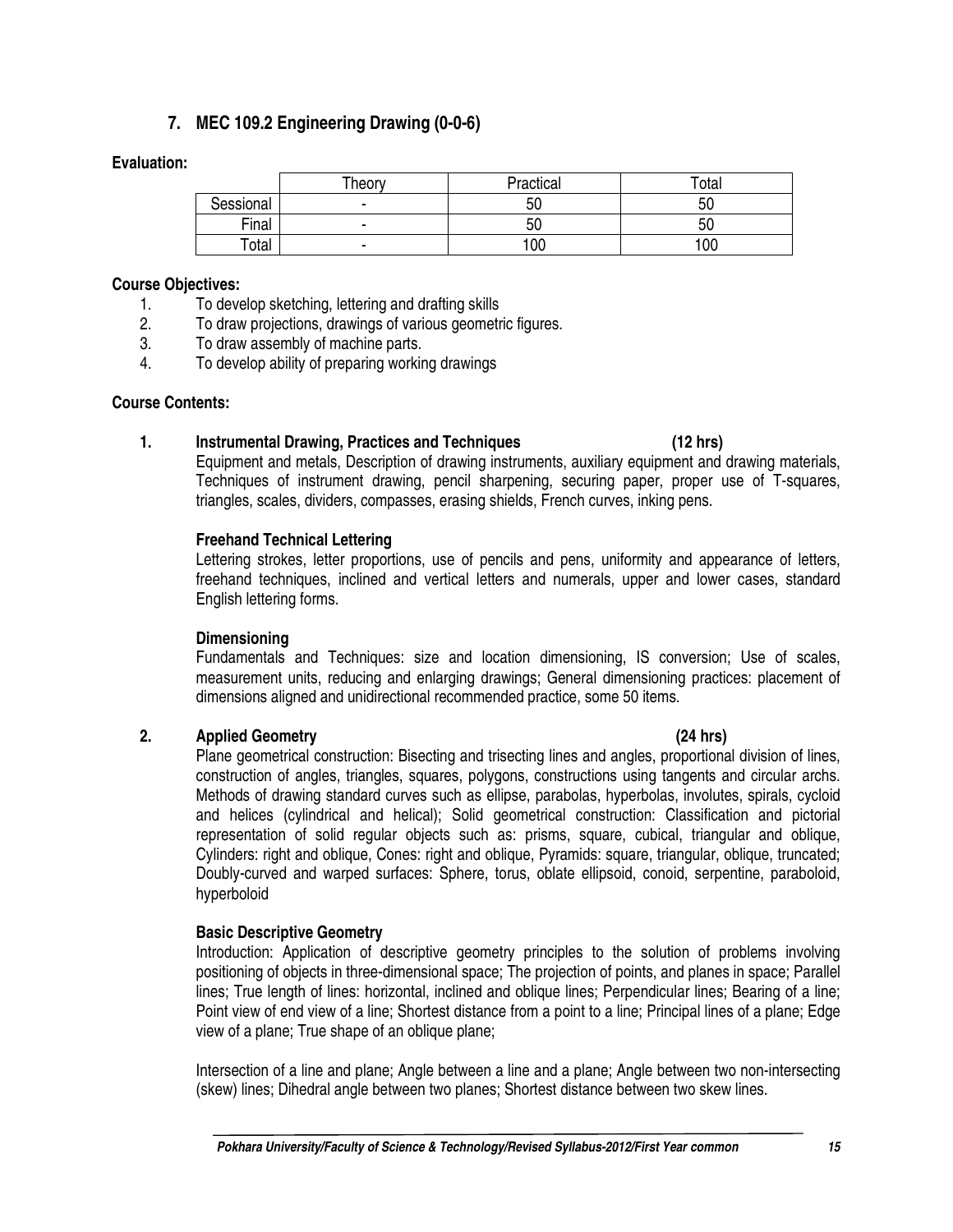## **3. Theory of Projection Drawing (24hrs)**

Perspective projection drawing; Orthographic projection; Axonometric projection; Oblique projection; First and third angle projection;

## **Multi-view Drawings**

Principal views: Methods for obtaining orthographic views: Projection of lines, angles and plane surfaces, analysis in three views; Projection of curved lines and surfaces; Object orientation and selection of views for best representation; Full and hidden lines. Orthographic drawings: Making an orthographic drawing, Visualizing objects from the given views; Interpolation of adjacent areas; Truelength lines; Representation of holes; conventional practices.

## **Sectional views**

Full section view; Half section; Broken section; Revolved section; Removed (detail) sections; Phantom of hidden section; Auxiliary sectional views; Specifying cutting planes for sections; conventions for hidden lines, holes, ribs, spokes.

## **Auxiliary Views**

Basic concept and use of auxiliary views; Drawing methods and types of auxiliary views; Symmetrical and unilateral auxiliary views; Projection of curved lines and boundaries; Line of intersection between two planes; True size of dihedral angles; True size and shape of plane surfaces.

## **4. Development and Intersections (15hrs)**

Development: General concepts and practical considerations, Development of a right or oblique prism, cylinder, pyramid and cone; Development of truncated pyramid and cone; Triangulation method for approximately developed surfaces; Transition pieces for connecting different shapes; Development of a sphere; Intersections: Lines of intersection of geometric surfaces; Piercing point of a line and a geometric solid; intersection lines of two planes; Intersection of prisms and pyramids; Intersection of a cylinder and an oblique plane; Intersection of a sphere and an oblique plane; Constructing a development using auxiliary views; Intersection of two cylinders; Intersection of a cylinder and cone.

# **5. Machine Drawing (15hrs)**

Introduction: production of complete design and assembly drawings; Fundamental techniques: size and location dimensioning; placement of dimension lines and general procedures; standard dimensioning practice (IS system); Limit dimensioning: nominal and basic size, allowance, tolerance, limits of size, clearance fit, interference fit; basic hole system and shaft systems; Thread and standard machine assembly elements: screw threads: ISO standards, representation and dimensioning; Fasteners: type and drawing representation, keys, collars, joints, springs bearings; Assembly drawings: drawing layout, bill of materials, drawing layout, bill of materials, drawing numbers.

# **Laboratory Work:**

Freehand technical lettering and use of drawing instruments; Dimensioning; Geometrical and Projection drawing; Descriptive geometry; Projection and multiview drawings; Sectional views; Auxiliary views, Freehand sketching and visualization; Development and intersections; machine and assembly drawings.

- 8. Luzadder, Fundamentals of Engineering Drawing, Prentice Hall of India Ltd., 8<sup>th</sup> edition, 1981.
- 9. French, C.J. Vierck and R.J. Foster, *Engineering Drawing and Graphic Technology*, McGraw-Hill, 1981.
- 10. Machine drawing P.S. Gill, S.K. Kataria and Sons, India, 7<sup>th</sup> Edition, 2008.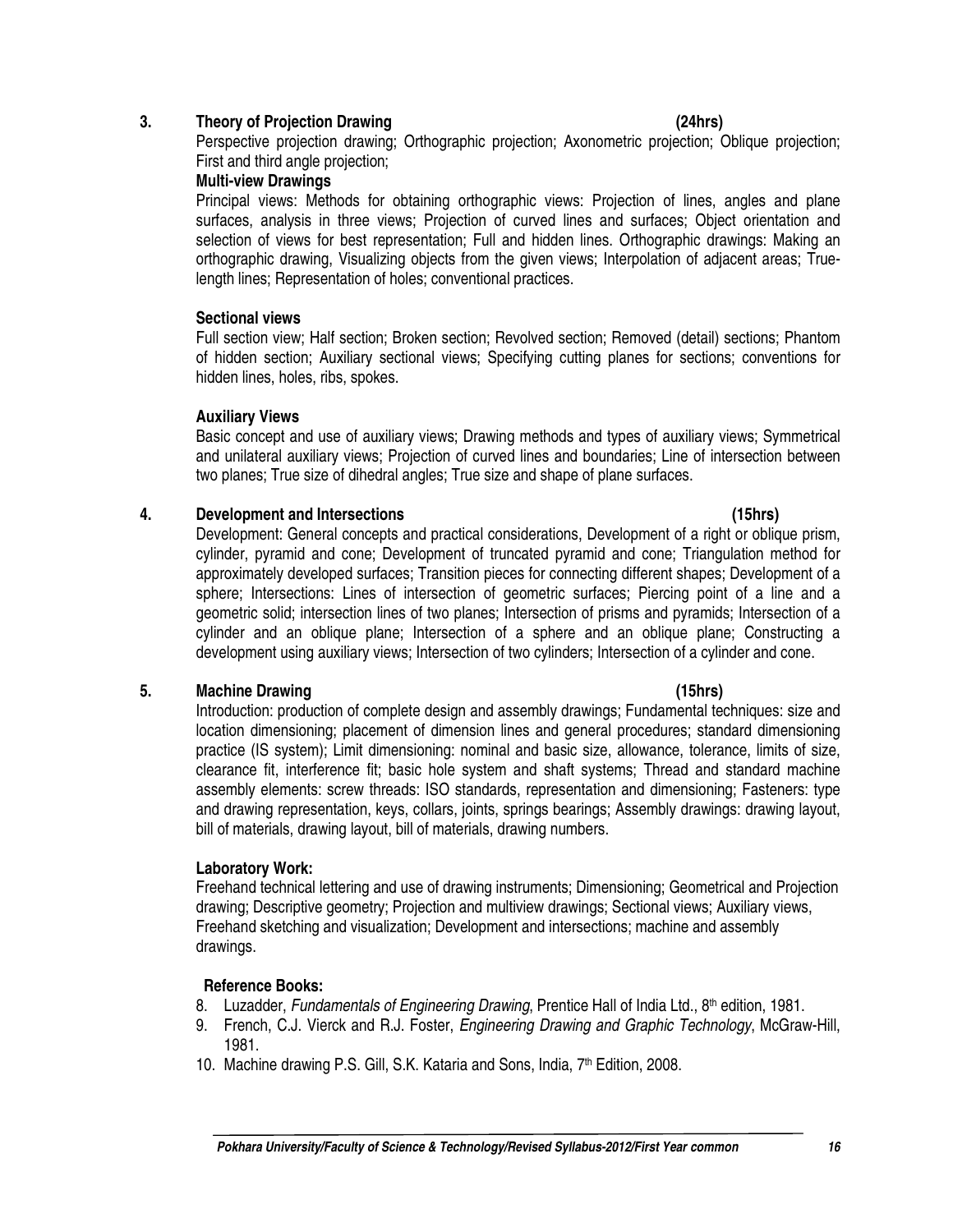# **8. MEC 178.1 Mechanical Workshop (0-0-3)**

## **Evaluation:**

|             | Theory | Practical | Total |
|-------------|--------|-----------|-------|
| Sessional   |        | 100       | 100   |
| Final       |        |           | -     |
| $\tau$ otal |        | 100       | 00    |

# **Course Objectives:**

To provide instructions and practical experience in basic mechanical workshop methods

# **Course Contents:**

| <b>Chapters</b>                                                                                                  |                                                | <b>Content</b>                                                                                                                                                         | Hrs. |
|------------------------------------------------------------------------------------------------------------------|------------------------------------------------|------------------------------------------------------------------------------------------------------------------------------------------------------------------------|------|
| 1                                                                                                                |                                                | <b>Mechanical Workshop Materials</b>                                                                                                                                   |      |
|                                                                                                                  |                                                | Introduction to mechanical workshop, Basics of steel and cutting materials, Common<br>non-ferrous metals, Important mechanical properties.                             |      |
| $\overline{2}$                                                                                                   |                                                | <b>Measurement and Measuring Equipment</b>                                                                                                                             | 1.5  |
| 3                                                                                                                |                                                | <b>Bench Tools and Basic Hand Operations</b>                                                                                                                           | 1.5  |
|                                                                                                                  |                                                | Filing, Sawing, Sheet metal working, screw thread and screw thread cutting                                                                                             |      |
| 4                                                                                                                |                                                | <b>Joining Processes</b>                                                                                                                                               | 1.5  |
|                                                                                                                  |                                                | Riveting, Soldering, Brazing, Welding                                                                                                                                  |      |
| 5                                                                                                                |                                                | <b>Introduction to Machine Tools</b>                                                                                                                                   | 1.5  |
|                                                                                                                  |                                                | Elements of machine tools, Cutting actions and tooling                                                                                                                 |      |
| 6                                                                                                                |                                                | <b>Familiarization with Basic Machine Tools</b>                                                                                                                        | 5    |
|                                                                                                                  |                                                | Lathe, Milling machine, Drill presses, Power saws, Shaping Machine and Grinding<br>machines                                                                            |      |
| <b>Practical:</b>                                                                                                |                                                |                                                                                                                                                                        |      |
| 6.<br>7.                                                                                                         |                                                | To convert a metallic job piece into a prescribed form using mechanical bench tool.<br>To turn a cylindrical job piece to prescribed dimension by using lathe machine. |      |
| 8.                                                                                                               |                                                | To convert a metallic job piece to prescribed dimension by using milling machine.                                                                                      |      |
|                                                                                                                  | 9.                                             | To provide surface finish to a metallic piece by using the shaper machine.                                                                                             |      |
| 10. To weld required metallic pieces together by using electric arc and gas welding, to given shape and<br>size. |                                                |                                                                                                                                                                        |      |
|                                                                                                                  | 11. To make knot & bolt of given size and type |                                                                                                                                                                        |      |
| 12. To make tray/dust bin/ pen holder or similar item with sheet metal.                                          |                                                |                                                                                                                                                                        |      |
| <b>Reference Books:</b>                                                                                          |                                                |                                                                                                                                                                        |      |

# 11. Anderson and E.E. Tatro, Shop Theory, McGraw-Hill 5<sup>th</sup> edition, 1942.

12. Lascoe, C.A. Nelson and H.W. Porter, Machine Shop Operation and Setups, American Technical Society, 1973.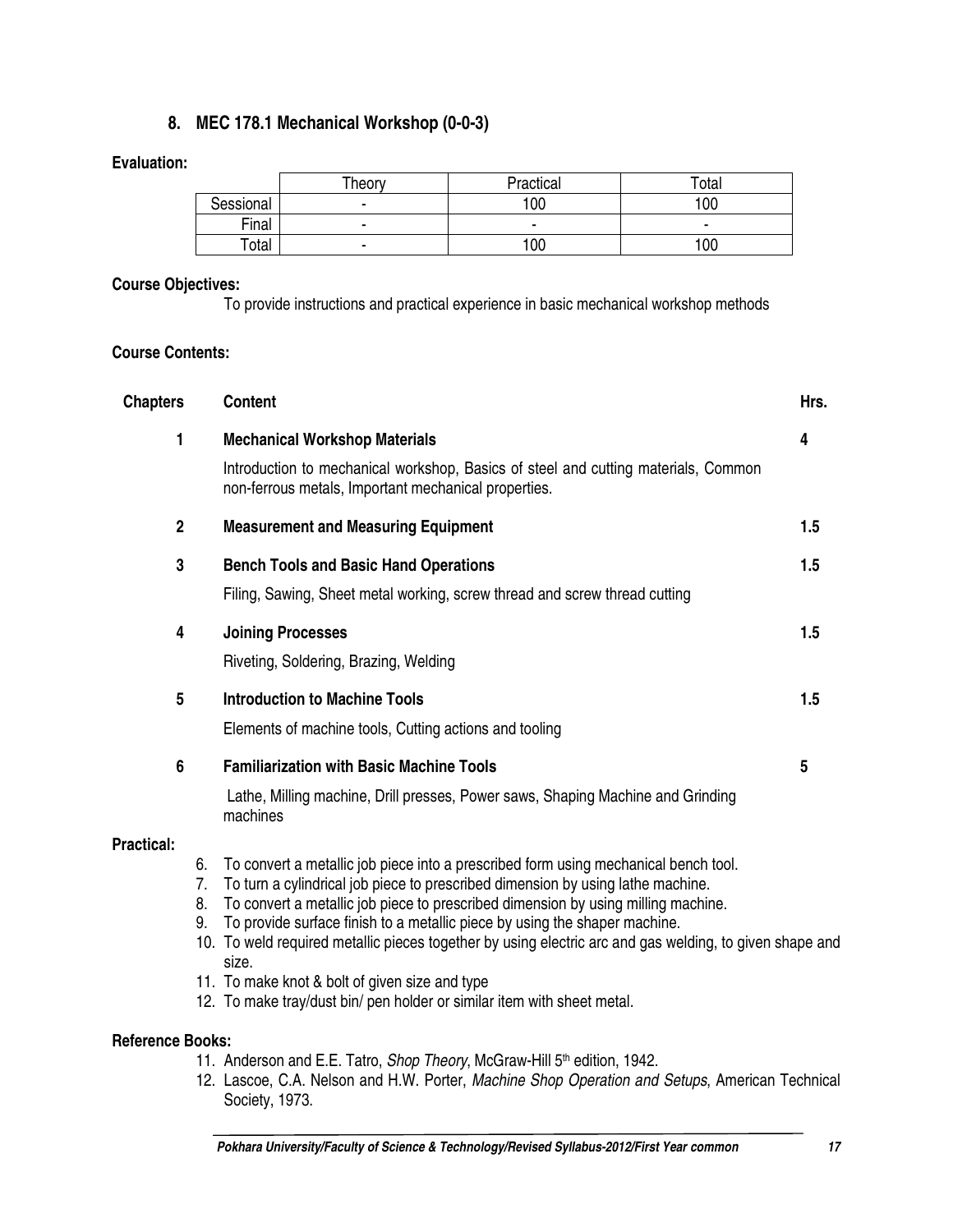- 13. Machine Shop Practice Volume II, Industrial Press, New York, 1971.
- 14. Oswald, Technology for Machine Tools, McGraw-Hill Ryerson, 3<sup>rd</sup> edition.
- 15. Oberg, Jones and Gorton, Machinery's Handbook, 23rd edition, Industrial Press, New York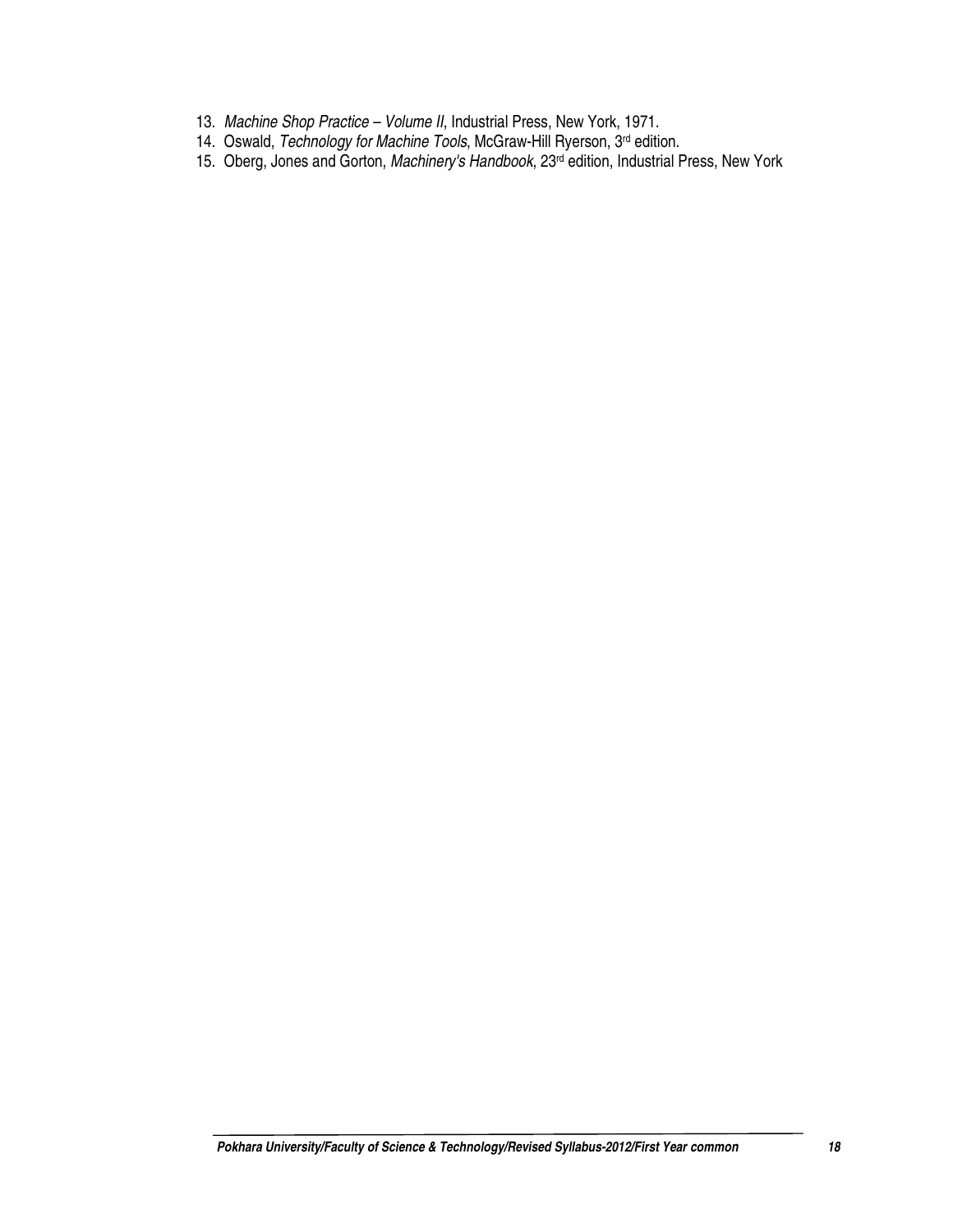# **9. CMP 103.3 Programming in C (3-0-3)**

## **Evaluation:**

|           | Theory | Practical | Total |
|-----------|--------|-----------|-------|
| Sessional | 30     | 20        | 50    |
| Final     | 50     |           | 50    |
| Total     | 80     | 20        | 100   |

#### **Course Objectives:**

The object of this course is to acquaint the students with the basic principles of programming and development of software systems. It encompasses the use of programming systems to achieve specified goals, identification of useful programming abstractions or paradigms, the development of formal models of programs, the formalization of programming language semantics, the specification of program, the verification of programs, etc. the thrust is to identify and clarify concepts that apply in many programming contexts:

## **Chapter Content Hrs. Hrs.**

## **1 Introduction**

History of computing and computers, programming, block diagram of computer, generation of computer, types of computer, software, Programming Languages, Traditional and structured programming concept

## **2 Programming logic**

Problems solving(understanding of problems, feasibility and requirement analysis) Design (flow Chart & Algorithm), program coding (execution, translator), testing and debugging, Implementation, evaluation and Maintenance of programs, documentation

#### **3 Variables and data types**

Constants and variables, Variable declaration, Variable Types, Simple input/output function, Operators

#### **4 Control Structures**

Introduction, types of control statements- sequential, branching- if, else, else-if and switch statements, case, break and continue statements; looping- for loop, while loop, do—while loop, nested loop, goto statement

# **5 Arrays and Strings**

Introduction to arrays, initialization of arrays, multidimensional arrays, String, function related to the strings

# **6 Functions**

Introduction, returning a value from a function, sending a value to a function, Arguments, parsing arrays and structure, External variables, storage classes, pre-processor directives, C libraries, macros, header files and prototyping

**3** 

**3** 

**5** 

**6** 

**6**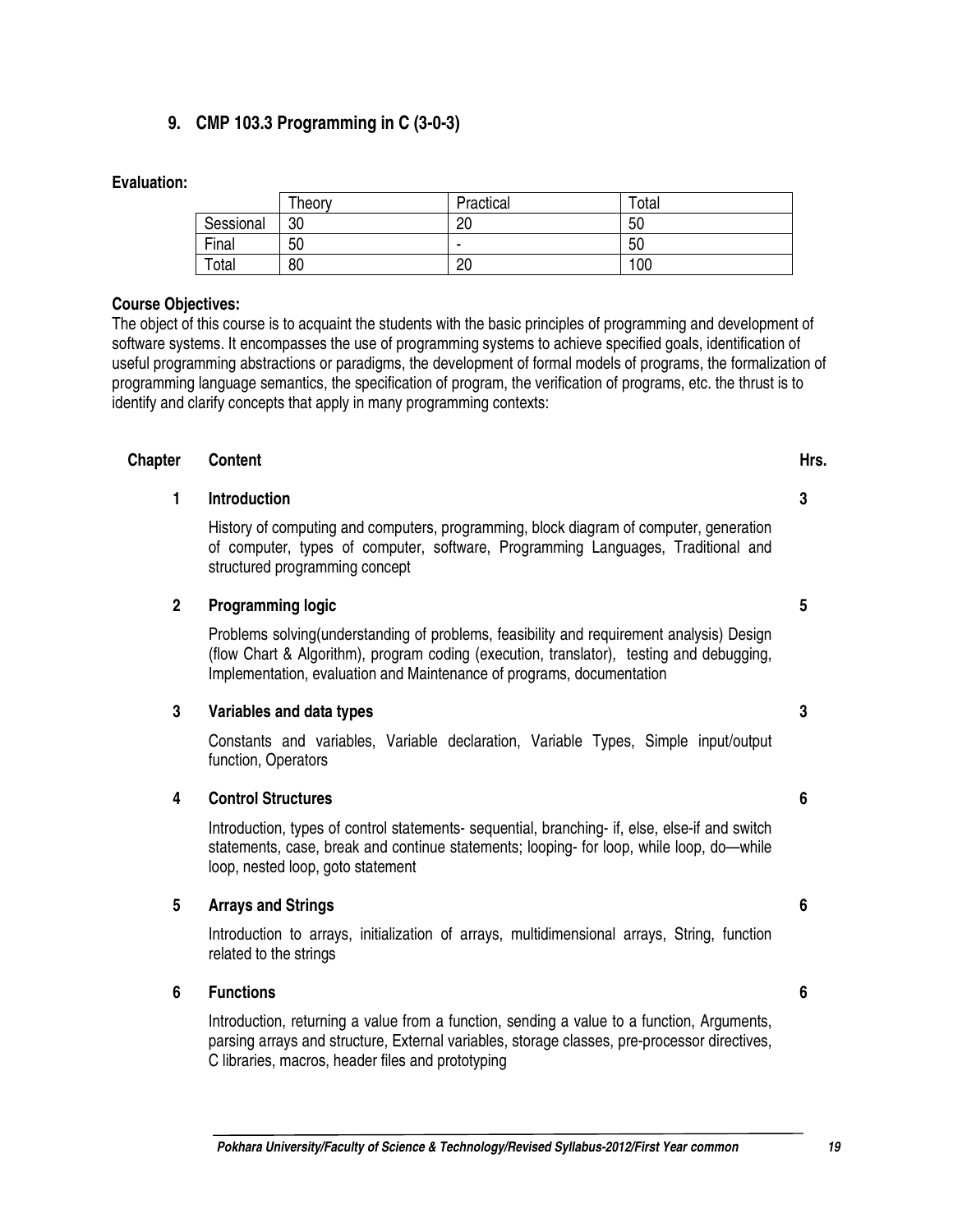## **7 Pointers**

Definition pointers for arrays, returning multiple values form functions using pointers. Pointer arithmetic, pointer for strings, double indirection, pointer to arrays, Memory allocation-malloc and calloc

#### **8 Structure and Unions**

Definition of Structure, Nested type Structure, Arrays of Structure, Structure and Pointers, Unions, self-referential structure

## **9 Files and File Handling**

**4** 

**5** 

**7** 

Operating a file in different modes (Real, Write, Append), Creating a file in different modes (Read, Write, Append)

#### **Laboratory:**

Laboratory work at an initial stage will emphasize on the verification of programming concepts learned in class and use of loops, functions, pointers, structures and unions. Final project of 10 hours will be assigned to the students which will help students to put together most of the programming concepts developed in earlier exercises.

## **Textbooks:**

- 1. Programming with C, Byran Gottfried
- 2. C Programming, Balagurusami

## **References**

- 1. A book on C by A L Kely and Ira Pohl
- 2. The C Programming Language by Kerighan, Brain and Dennis Ritchie
- 3. Depth in C, Shreevastav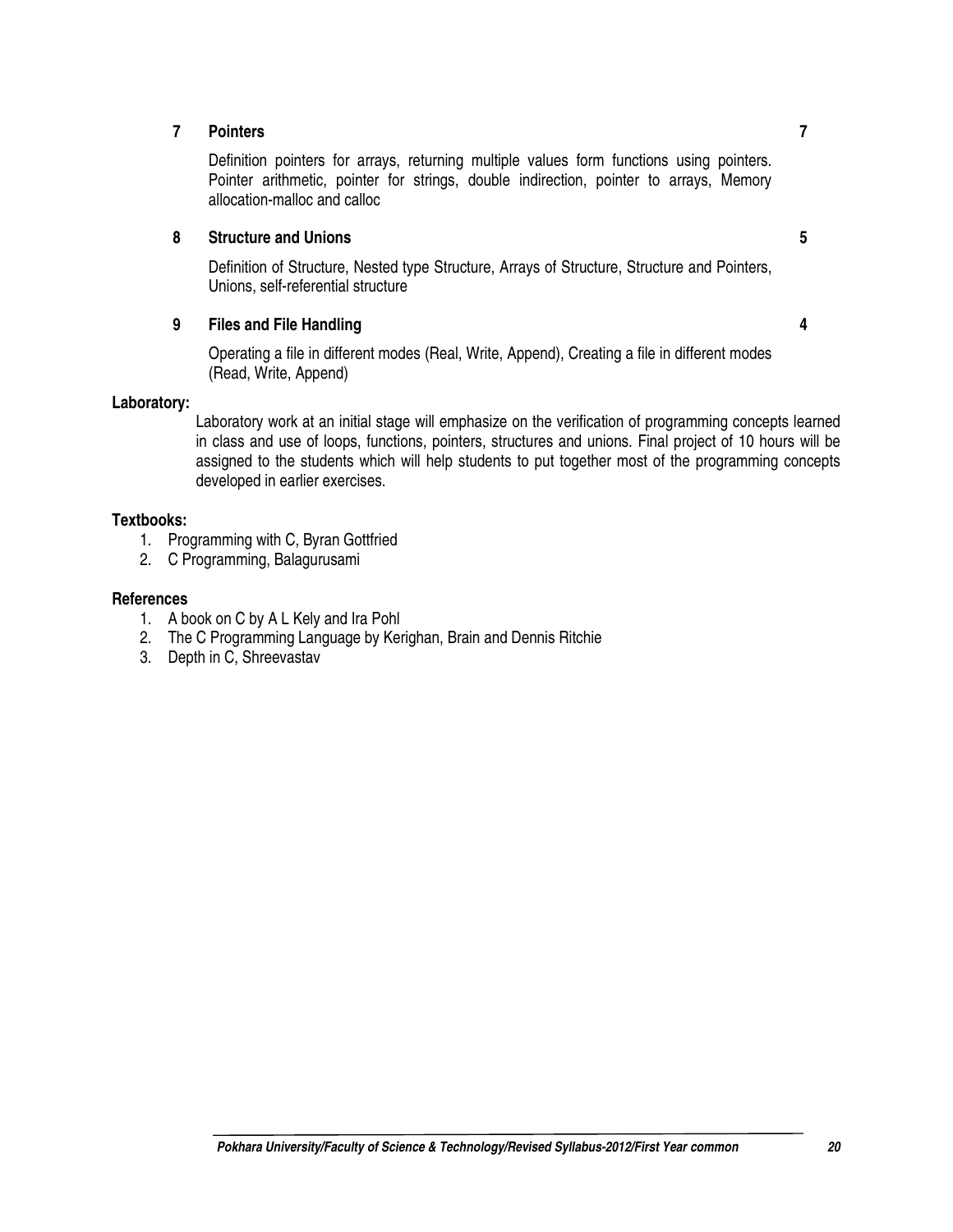# **10. CMP 104.3 Object Oriented Programming in C++ (3-1-3)**

#### **Evaluation:**

|           | Theory | Practical | Total |
|-----------|--------|-----------|-------|
| Sessional | 30     | 20        | 50    |
| Final     | 50     | -         | 50    |
| Total     | 80     | 20        | 100   |

#### **Course Objectives:**

- To familiarize with Object Oriented Concept.
- To introduce the fundamentals of C++
- To enable the students to solve the problems in Object Oriented technique
- To cope with features of Object Oriented Programming

#### **Course Contents:**

## **Chapter Content Content Content Content Content Content Content Content Content Content Content Content Content**

**1 Thinking Object Oriented** 

Object oriented programming a new paradigm, a way of viewing world agent, types of classes, computation as simulation, coping with complexity, nonlinear behavior of complexity, abstraction mechanism

## **2 Classes and Methods:**

Review of structures, classes and inheritance, state, behavior, method, responsibility, encapsulation, data hiding, Functions: friend function, inline function, static function, reference variable, default argument

#### **3 Message, Instance and Initialization**

Message, message passing formalization, message passing syntax in C++, mechanism for creation and initialization (constructor and its types), Issues in creation and initialization: memory map, memory allocation methods and memory recovery

#### **4 Object Inheritance and Reusability**

Introduction to inheritance, Subclass, Subtype, Principle of Substitutability; Forms of polymorphism and their implementation in C++,inheritance merits and demerits, composition and its implementation in c++, The is-a rule and has-a rule, Composition and Inheritance contrasted, Software reusability

#### **5 Polymorphism**

Polymorphism in programming language, Varieties of polymorphism, compile time polymorphism, function overloading, operator overloading, type conversion, polymorphic variable, run time polymorphism, object pointer, this pointer, virtual function, overriding, deferred method, pure polymorphism.

#### **6 Template and generic programming**

Generic and template functions and classes, cases study: container class and the

**9** 

**4** 

**7** 

**6** 

**8**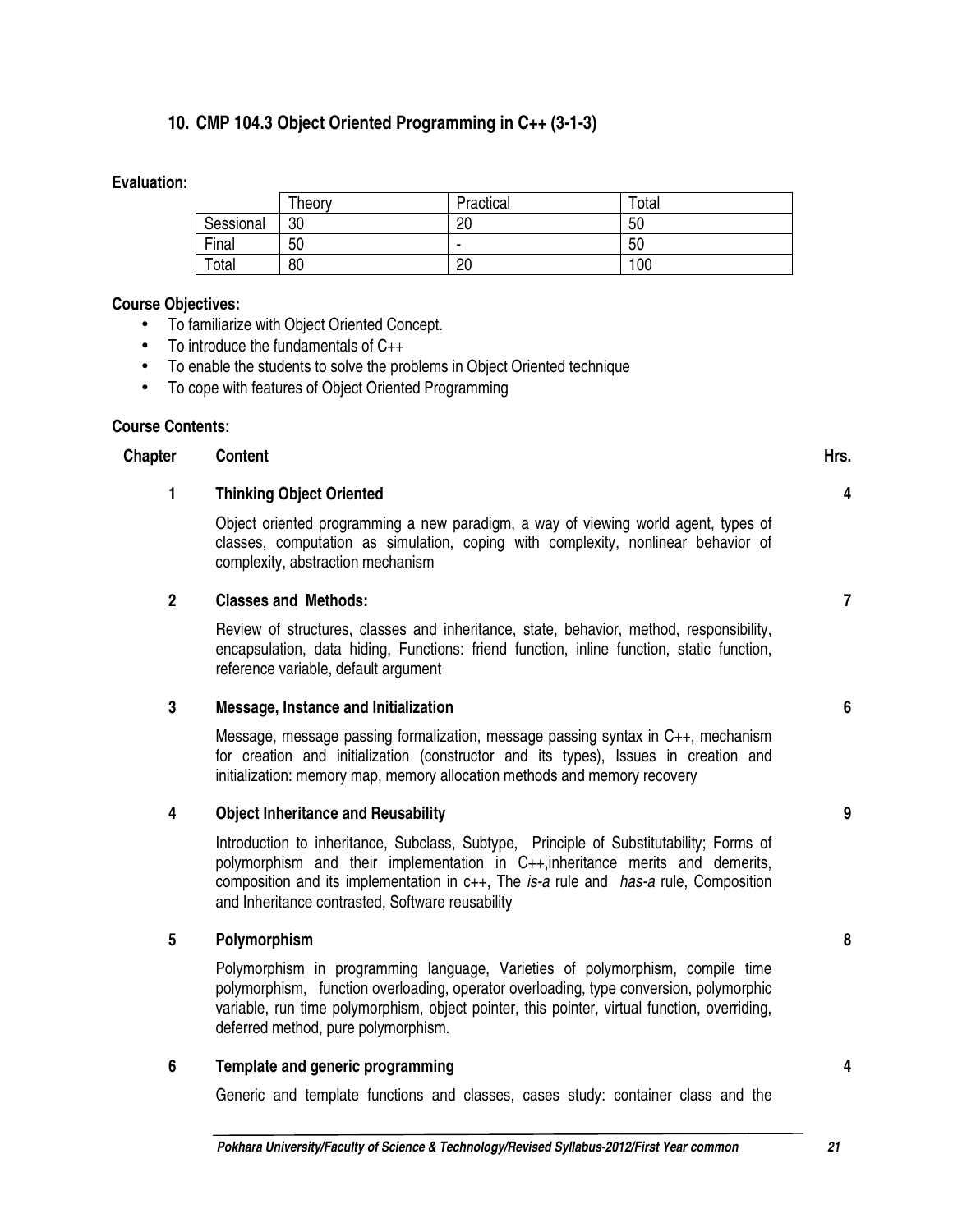standard template library, Exception handling

# **7 Object oriented Design**

Reusability implies non- interference, Programming in small and programming in large, components and behaviors, role of behaviors in OOP, CRC, sequence diagram, Software components, formalizing the interface, interface and implementation, Design and representation of components, coming up with names, implementation components, integration of components

# **Laboratory Work**

There shall be 20 exercises in minimum, as decided by the faculty. The exercises shall encompass a broad spectrum of real-life and scientific problems, development of small program to the development of fairly complex subroutines, programs for engineering applications and problem solving situations. Laboratory assignments will be offered in groups of two to four for evaluation purpose. In general, the Laboratory Work must cover assignments and exercises from the following areas:

- 1. Data types control structures, functions and scoping rules.
- 2. Composite data types, C++ strings, use of " Constant " keyword, pointers and references
- 3. Classes and data abstraction
- 4. Inheritance, abstract classes and multiple inheritance
- 5. Friend functions, friend classes and operator overloading.
- 6. Static class members
- 7. Polymorphism, early binding and late binding
- 8. C++ type conversion
- 9. Exception handling
- 10. Function templates, class templates and container classes.

#### **Textbooks:**

- 1. Budd, T., An Introduction to Object Oriented Programming, Second Edition, Addison-Wesley, Pearson Education Asia, ISBN: 81-7808-228-4.
- 2. R. Lafore, Object Oriented Programming in Turbo C++, Galgotia Publications Ltd. India, 1999

- 1. E Balaguruswamy, Object Oriented Programming with C++, Third Edition
- 2. Tata McGraw-Hill ISBN:0-07-059362-0, Parson David, Object Oriented Programming with C++, BPB Publication\ISBN817029-447-9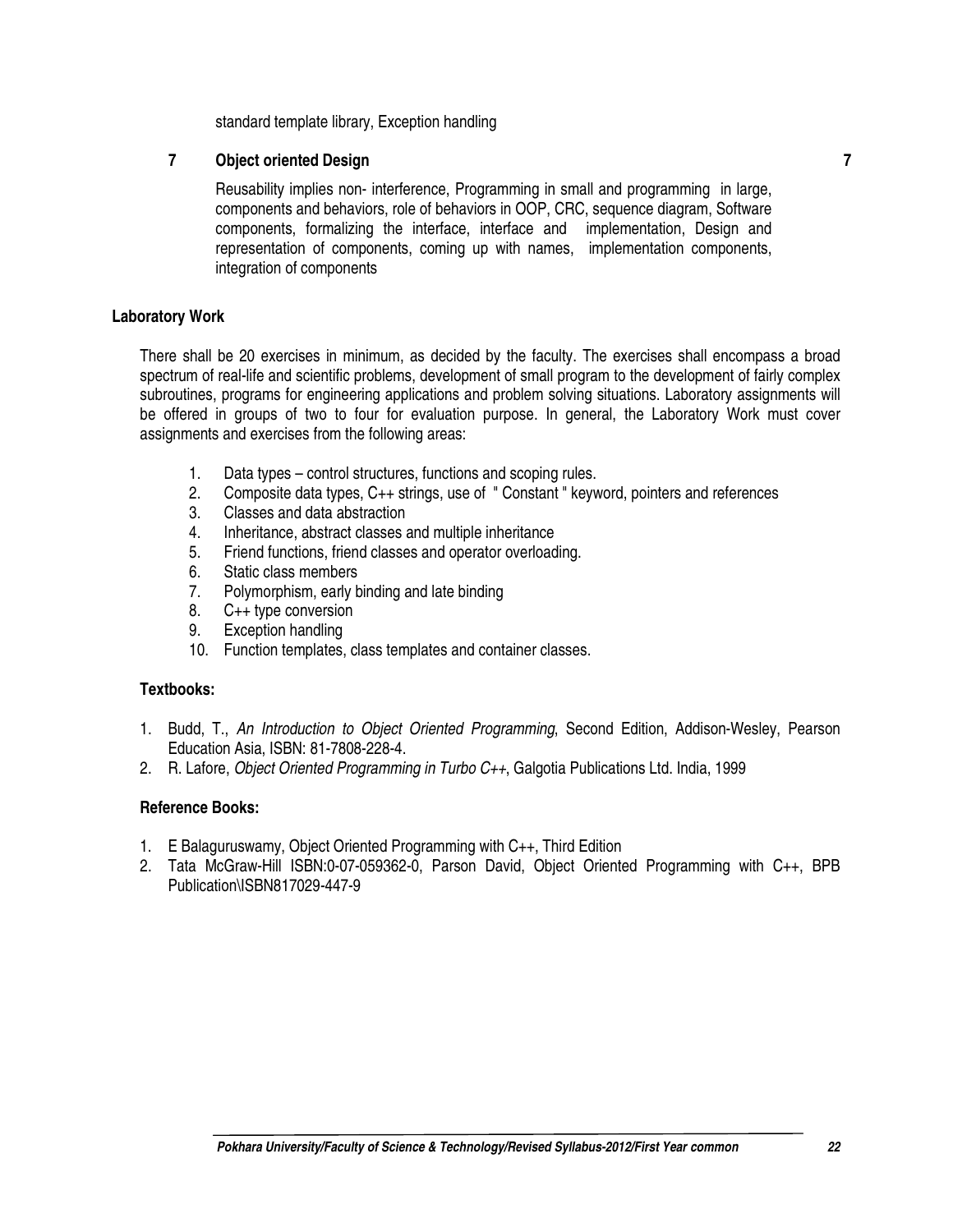# **11. PHY 102.4 Physics (4-2-2)**

#### **Evaluation:**

|           | Theory   | Practical | Total |
|-----------|----------|-----------|-------|
| Sessional | o٢<br>U۲ | nr        | 50    |
| Final     | 50       | -         | 50    |
| Total     | 80       | nr<br>∠∪  | 100   |

## **Course Objectives:**

The main objectives of this course are:

- 1. To apply the theory of simple Harmonic motion in different elastic systems.
- 2. To apply theory of wave propagation and knowledge of resonance.
- 3. To apply and analyze the Optical properties in different optical systems.
- 4. To make use of fundamentals of electromagnetic equipment.
- 5. To use the knowledge of basic physics in different engineering fields.

| <b>Chapter</b> | <b>Content</b>                                                                                                                                                                                                                                                                                                                                      | <b>Hrs</b> |
|----------------|-----------------------------------------------------------------------------------------------------------------------------------------------------------------------------------------------------------------------------------------------------------------------------------------------------------------------------------------------------|------------|
| 1              | <b>Mechanical Oscillation</b>                                                                                                                                                                                                                                                                                                                       | 4          |
|                | Introduction and equation of Simple Harmonic Motion, energy in Simple Harmonic Motion, oscillation of<br>mass-spring system, compound pendulum                                                                                                                                                                                                      |            |
| $\overline{2}$ | <b>Wave motion</b>                                                                                                                                                                                                                                                                                                                                  | 4          |
|                | Introduction of wave, wave velocity and particle velocity, types of waves, equation, energy, power and<br>intensity of plane progressive wave, standing wave and resonance.                                                                                                                                                                         |            |
| 3              | <b>Acoustics</b>                                                                                                                                                                                                                                                                                                                                    | 4          |
|                | Reverberation of sound, absorption coefficient, Sabines formula, introduction, production and<br>applications of ultrasonic wave                                                                                                                                                                                                                    |            |
| 4              | <b>Physical Optics</b><br>Interference: introduction, coherent sources, interference in thin films due to reflected and transmitted<br>light, Newton's Ring<br>(3)<br>Diffraction: introduction, fraunhoffer diffraction at single silt and double silt diffraction grating<br>(2)                                                                  | 8          |
|                | Polarization: introduction, double refraction, Nicol prism, optical activity, specific rotation, wave plates<br>(3)                                                                                                                                                                                                                                 |            |
| 5              | <b>Laser and Fiber Optics</b><br>Introduction of laser, spontaneous and stimulated emission, optical pumping, He-Ne laser, Ruby Laser,<br>use of laser, Propagation of light waves, types of optical fiber, applications of optical fiber                                                                                                           | 4          |
| 6              | <b>Electrostatics</b><br>Electric charge, electric force, electric flux, electric potential, Gauss law and its applications, electric<br>field intensity and electric potential due to dipole, electric potential due to quadrupole, capacitors,<br>electrostatic potential energy, dielectrics and gauss law charging and discharging of capacitor | 8          |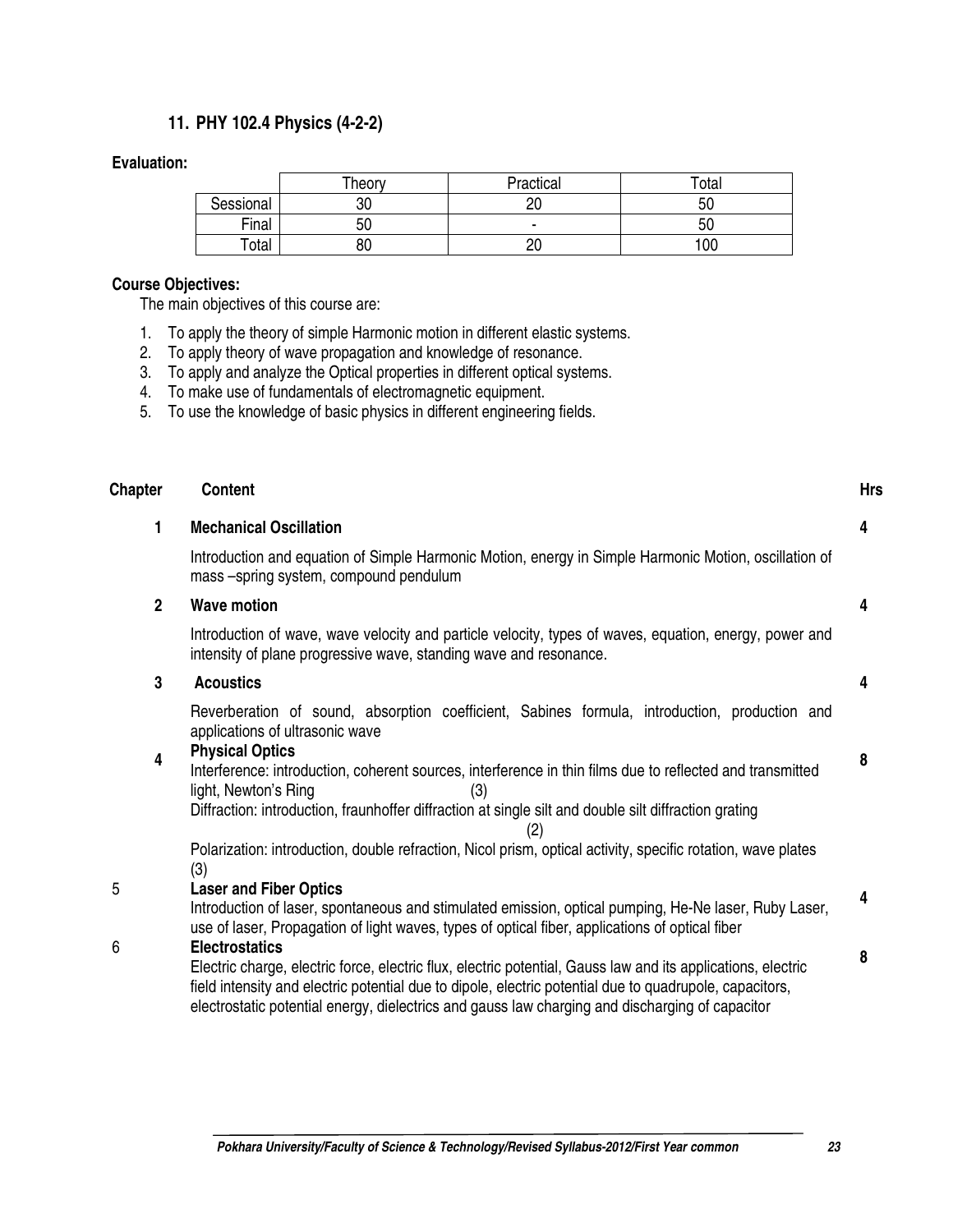# **7 Electricity and magnetism**

Electric current, resistance, resistivity and conductivity, atomic view of resistivity, magnetic field, magnetic force, Lorentz force, Hall effect, Biot-Savart's law and its applications, force between two parallel conductors, Ampere's circuital law and its applications, Faraday's law of electromagnetic induction, self-induction R-L circuit, energy stored in magnetic field and magnetic energy density

## **8 Electromagnetism**

LC oscillation, Damped oscillation, forced oscillation and resonance, Maxwell's equations displacement current, wave equations in free space, continuity equation, E and B fields, poynting vector, radiation pressure

#### **9 Photon and matter waves**

Photon, group velocity and phase velocity, De brogile wavelength, Schrodinger wave equation, one dimensional potential well, tunneling effect

## **10 Semiconductors and super conductivity**

Introduction, types of semiconductors Dopping, P-N Junction, Metal- semiconductor junction, junction breakdown, junction capacitance, electrical conduction in metals, insulators and semiconductors according to band theory of solids, introduction to superconductor

## **Textbooks:**

- 3. Fundamental of Physic by Robert Rescnick and David Hallday
- 4. A Text Book of Engineering Physics, T. R. Lamichane
- 5. A text book of optics by Subramanyam and Brijlal
- 6. Modern physics by R. Murugason

#### **Reference Books:**

- 16. Concept of physic by H.C Verma
- 17. Modern Engineeering Physic by A.S Basudeva
- 18. Electronics by B.L Thereja
- 19. Principles of Electronics, V. K. Meheta

#### **Laboratories:**

- 1. To determine the acceleration due to gravity & radius of gyration by single bar pendulum.
- 2. To determine the frequency AC mains by using son mater apparatus
- 3. To determine the wave length by using diameter of Newton's ring
- 4. To determine the wave length of laser light by using diffraction grating
- 5. To determine the value of Modulus of Elasticity of the material given and Moment of Inertia of Circular disc using torsional pendulum
- 6. To determine the capacitance of given capacitor by charging and discharging through resistor
- 7. To determine the low resistance of a given wire and resistance per unit length of the wire by using Careyfoster bridge
- 8. To plot a graph current and frequency in an LRC series circuit and to find: i) the resonance frequency ii) the quality factor

**Lab textbook:** B. Sc Practical Physics by C. L. Arora

**10** 

**9** 

**4**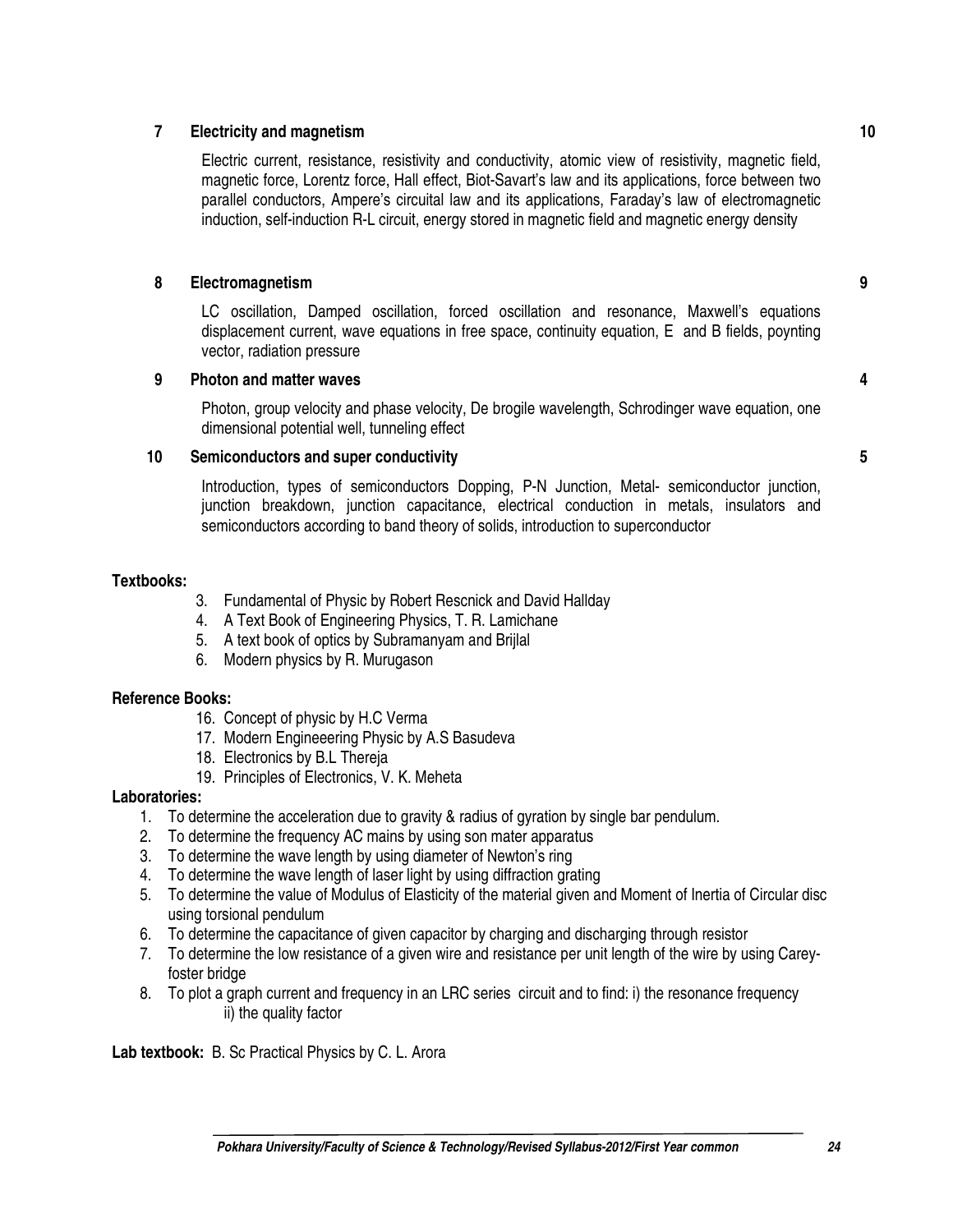# **12. MEC 189.2 Thermal Science (2-1-2)**

## **Evaluation:**

|           | Theory | Practical | Total |
|-----------|--------|-----------|-------|
| Sessional | 30     | 20        | 50    |
| Final     | 50     |           | 50    |
| Total     | 80     | 20        | 100   |

## **Course Objectives:**

The broad objective of this course is to provide working knowledge of theories and applications of thermal science. The specific objectives of the course are:

- 1. To make able to apply laws of thermodynamics in various systems.
- 2. To make able to distinguish the cycles in various engines, and pumps.
- 3. To make able to calculate energy/quantity of heat transfer by conduction and radiation.

## **Chapter Content Hrs.**

#### **1 Concept and definitions**

Thermodynamics, Applications of thermodynamics, Thermodynamic system, Macroscopic and microscopic and microscopic Approaches,

Properties and state of a substance: Thermodynamic properties and types, State, path, process, cycle.

- Processes (definition, characteristics, features, Examples): Quasi-equilibrium(states) process, Reversible process, Irreversible process,
- Specific volume, Pressure, Atmospheric pressure, Gauge pressure, Absolute pressure
- Equality of temperature: Zeroth law of thermodynamics

## **2 Properties of pure substances**

- Pure substance: Homogenous in composition, Homogenous in chemical aggregation, Invariable in chemical aggregation
- Vapour-liquid solid phase equilibrium in pure substance: Steam generation(formation) process from ice to steam, Wet steam and quality, T-v diagram of water, P-v Diagram of water, P-t diagram of water
- Equations of state for a simple compressible substance:
- Tables and diagrams of thermodynamic properties
- Determination of Specific volume, Specific enthalpy and Specific entropy of wet and superheated steam

#### **3 Work and heat**

Definition of work: in mechanics and in thermodynamics, **Work done in quasi-equilibrium process** 

Displacement work, Work done in different reversible processes:

- Isochoric process
- Isobaric process
- Isothermal process
- Polytrophic process
- Definition of heat: comparison between heat and work,

**3**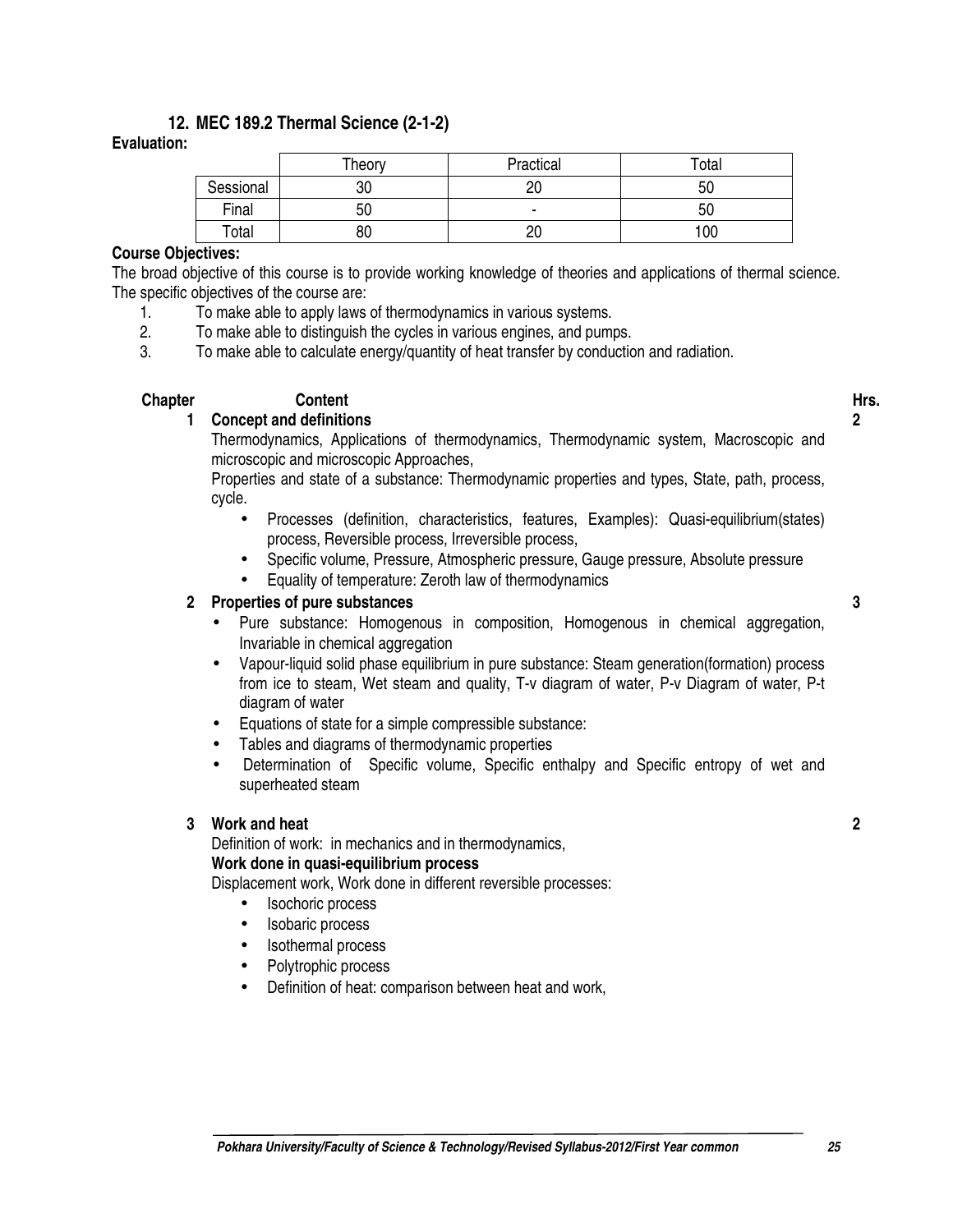#### **Pokhara University/Faculty of Science & Technology/Revised Syllabus-2012/First Year common 26**

**3**

**4**

**4**

- **4 First law of thermodynamics**
	- First law for cycle: First law for closed system undergoing a cycle, Verification of this low by wheel paddle experiment
	- First law for process: Difference between stored and internal energy, Stored energy
	- Internal energy: Joule's law and its verification
	- **Enthalpy**
	- Specific heats: Specific heat capacity of gas at constant volume, Specific heat capacity of gas constant pressure
	- First law as a rate equation:
	- Conversation of mass and the control volume
	- First law for control volume
	- **Steady state steady flow process:** Assumption, Steady state steady flow energy equation(SFEE), Application of SFEE: Heat exchanger, nozzle, diffuser, turbine, Rotary compressor, Throttling device, Boiler
	- Uniform state uniform flow process: Assumptions,  $1<sup>st</sup>$  law for uniform state uniform flow process

# **5 Second law of thermodynamics**

• Heat engines: 4 components diagram and the schematic diagram, efficiency

Refrigerator and heat pump: 4 components diagram and schematic diagram, COP of refrigerator and heat pump

- **Second law:** Limitation of first law of thermodynamics, Kelivn-Plank statement, Clausius statement
	- Equivalence of Kelvin-Plank and Clausius statements:
	- Factors causing irreversibility
	- Carnot theorem
	- Thermodynamic temperature scale

# **6 Entropy**

Inequality of Clausius, Entropy as a property of a system, Entropy of pure substance, Entropy change in reversible process, lost work, principle of increase of entropy, Entropy change of an ideal gas, the poly-topic process for an ideal gas, concepts of reversibility, irreversibility and availability

# **7 Some Power Cycles**

- Vapor Power Cycles: Rankine cycle (working process, efficiency, Effect of pressure and temperature on Rankine cycle)
- Air Standard Cycles: Air standard cycles: Carnot cycle (Working processes & Efficiency), Brayton cycle (Working processes & Efficiency)
- Internal combustion engines: Otto cycle (Workings processes & Efficiency), Diesel cycle (Working processes & Efficiency), Comparison between Otto an diesel cycle